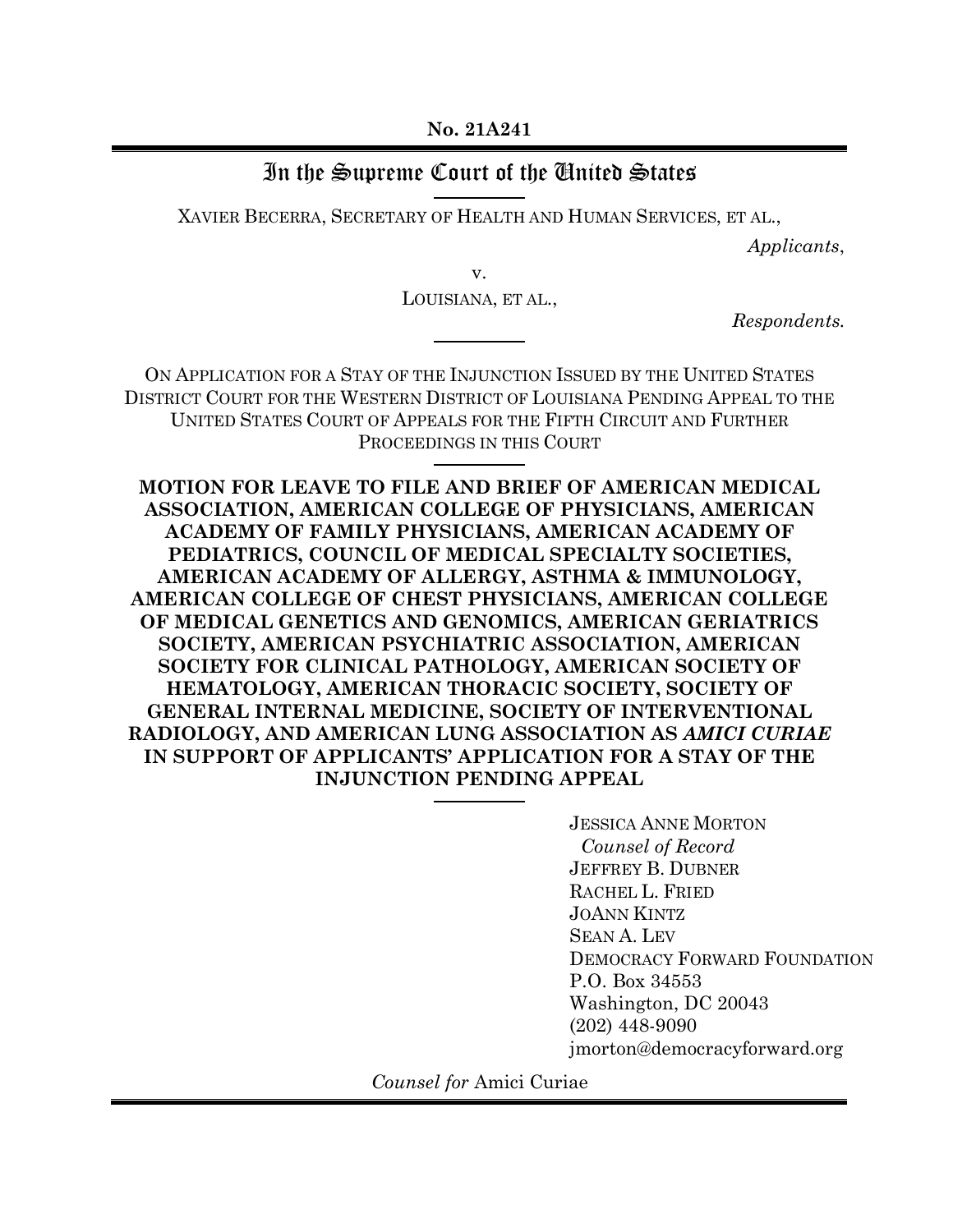The American Medical Association, American College of Physicians, American Academy of Family Physicians, American Academy of Pediatrics, Council of Specialty Medical Societies, American Academy of Allergy, Asthma & Immunology, American College of Chest Physicians, American College of Medical Genetics and Genomics, American Geriatrics Society, American Psychiatric Association, American Society for Clinical Pathology, American Society of Hematology, American Thoracic Society, Society of General Internal Medicine, Society of Interventional Radiology, and American Lung Association respectfully move for leave to file the enclosed brief as *amici curiae* in support of Applicants' application for a stay of the injunction issued by the United States District Court for the Western District of Louisiana pending appeal, including leave to file without ten days' notice to the parties, as ordinarily required by this Court's Rule 37.2(a), and leave to file in 8½- by 11-inch format.

*Amici* include fifteen national medical societies and an organization representing patients and the public health. *Amici* have a strong interest in promoting public health and reducing the spread of COVID-19, particularly within their own workplaces. The attached brief reflects *Amici*'s extensive review of medical literature supporting the efficacy and safety of COVID-19 vaccines authorized or approved by the U.S. Food and Drug Administration. Accordingly, the proposed brief will assist the Court because it sets forth medical and scientific information demonstrating that the vaccination rule promulgated by the Centers for Medicare & Medicaid Services is neither arbitrary nor capricious and that maintaining the stay of that standard would cause severe and irreparable harm to the public interest.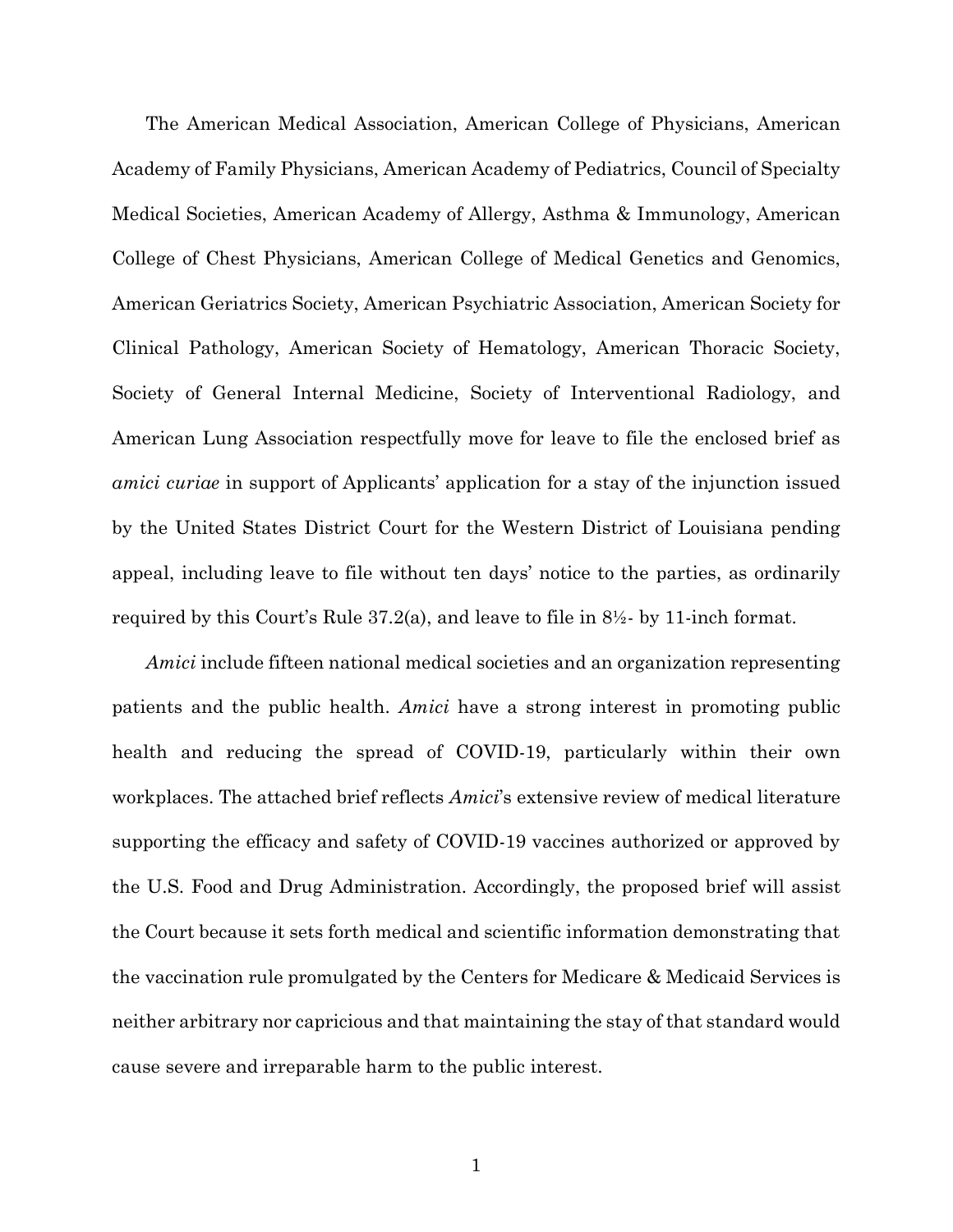Courts have repeatedly granted leave for one or more of *Amici* to file briefs as *amici curiae* in cases related to federal vaccination policies. This includes the United States Court of Appeals for the Eighth Circuit when it considered the CMS rule at issue here. *See* Clerk Order, *Missouri* v. *Biden*, No. 21-3725 (8th Cir. Dec. 13, 2021); *see also*, *e.g.*, Order, *In re MCP No. 165, OSHA Rule on COVID-19 Vaccination and Testing, 86 Fed. Reg. 61402*, No. 21-7000 (6th Cir. Dec. 3, 2021), Dkt. No. 299 (granting motion of American Medical Association to file *amicus curiae* brief); Instanter Order, *Indiana* v. *OSHA*, No. 21-3066 (7th Cir. Nov. 18, 2021), Dkt. No. 22, (same); Court Order, *BST Holdings* v. *OSHA*, No. 21-60845 (5th Cir. Nov. 11, 2021) (same).

Counsel for *Amici* have consulted with the parties' counsel. In light of the briefing schedule, it was not feasible to give the parties ten days' notice of filing of this brief, but counsel for *Amici* informed counsel for all parties of their intent to file within hours of the filing of the application at issue. Applicants take no position on this motion. Counsel for Respondents have consented to the timely filing of an *amicus* brief.

To the extent that leave is required, *Amici* respectfully move for leave to file the attached brief on 8½- by 11-inch paper rather than in booklet form, given the expedited nature of the briefing. Should the Clerk's Office, the Circuit Justice, or the Court so require, *Amici* commit to re-filing expeditiously in booklet format. *See* S. Ct. Rule 21.2(c).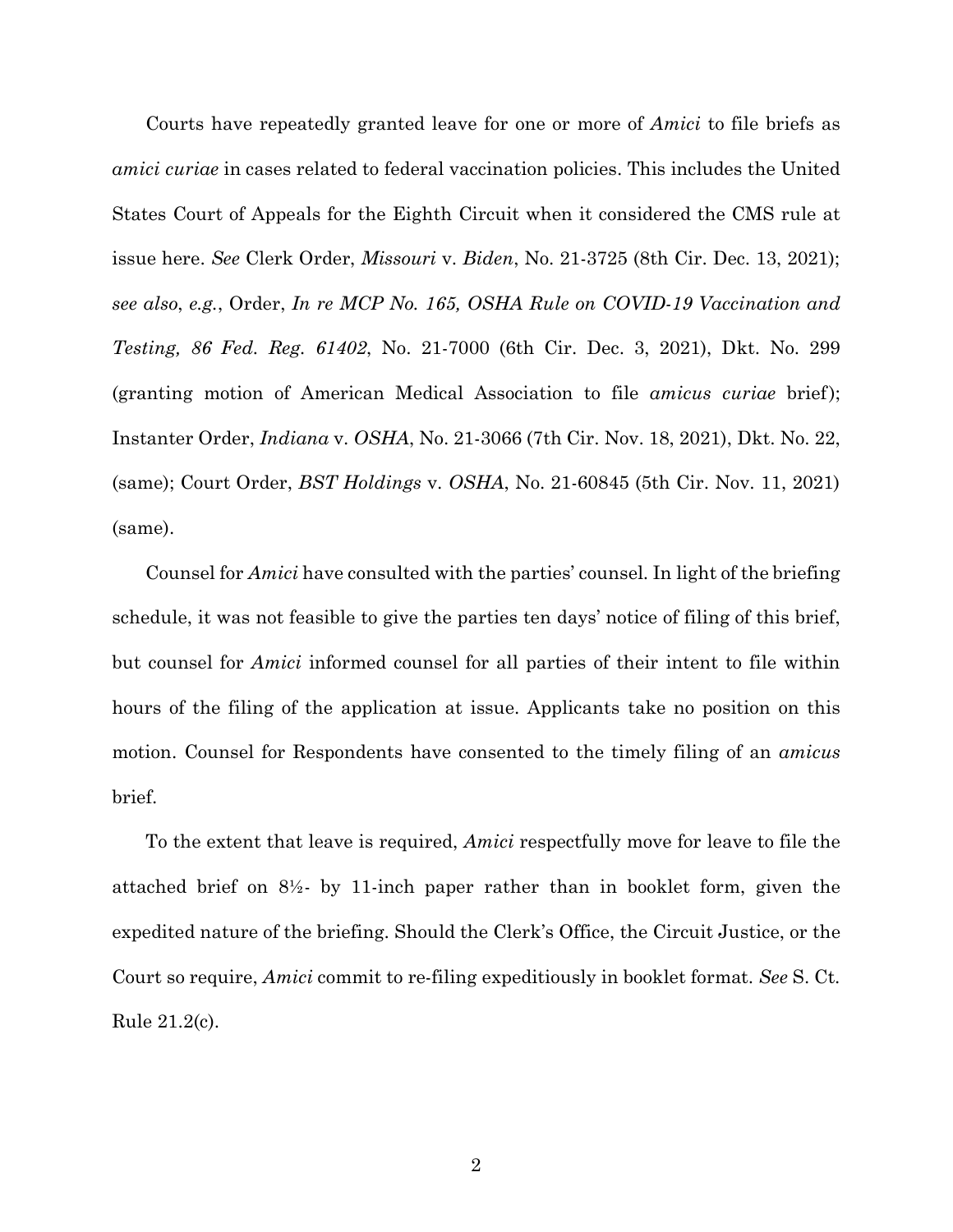For the foregoing reasons, *Amici* respectfully move for leave to file the attached *amicus curiae* brief in support of Applicants' application for a stay of the injunction pending appeal.

Dated: December 21, 2021

Respectfully submitted,

Jessica Anne Morton *Counsel of Record* Jeffrey B. Dubner Rachel L. Fried JoAnn Kintz\* DEMOCRACY FORWARD FOUNDATION P.O. Box 34553 Washington, DC 20043 (202) 448-9090 jmorton@democracyforward.org

*Counsel for Amici Curiae*

*\* Not admitted in the District of Columbia; practicing under the supervision of Democracy Forward lawyers.*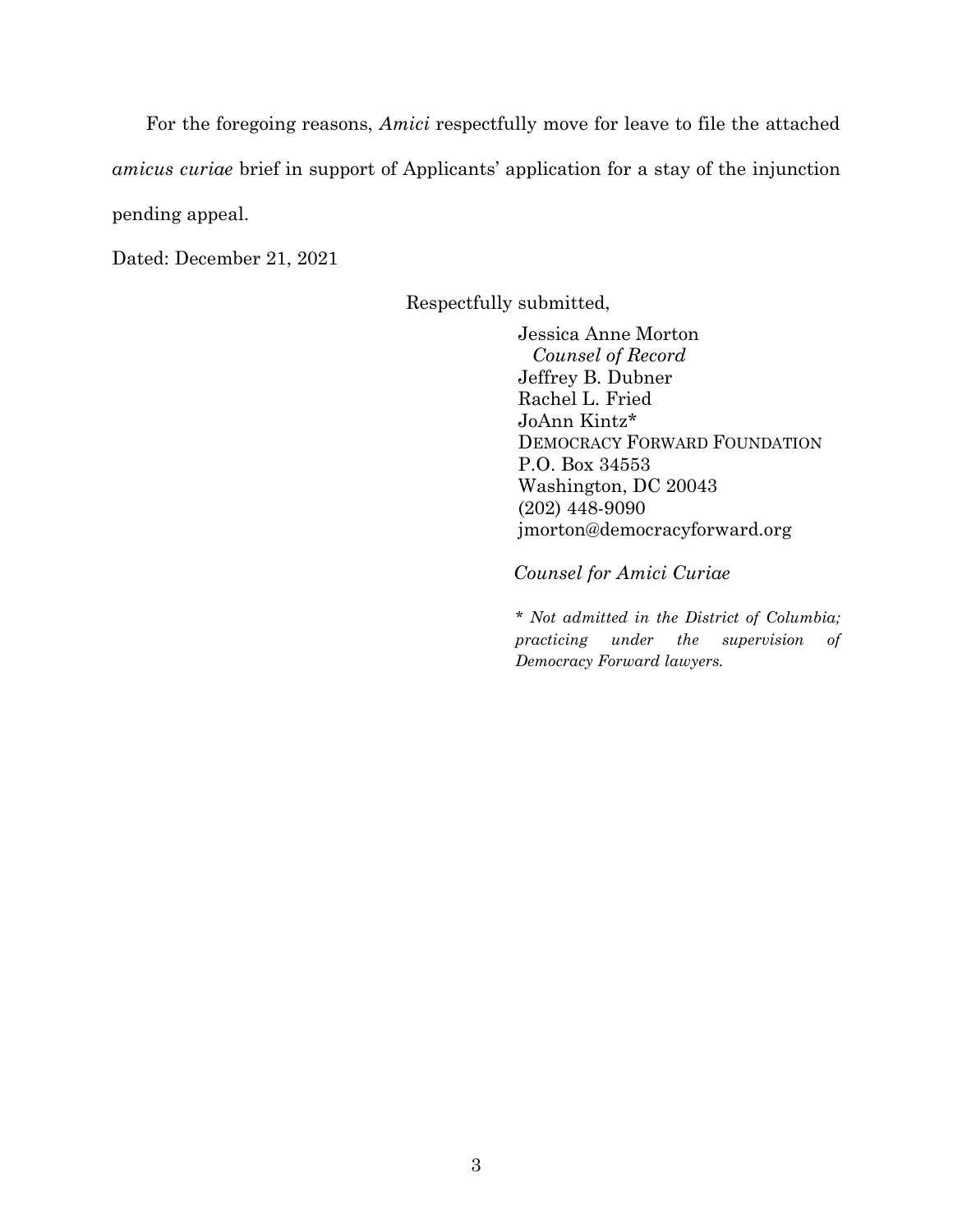# In the Supreme Court of the United States

XAVIER BECERRA, SECRETARY OF HEALTH AND HUMAN SERVICES, ET AL., *Applicants*,

v.

LOUISIANA, ET AL.,

*Respondents.*

ON APPLICATION FOR A STAY OF THE INJUNCTION ISSUED BY THE UNITED STATES DISTRICT COURT FOR THE WESTERN DISTRICT OF LOUISIANA PENDING APPEAL TO THE UNITED STATES COURT OF APPEALS FOR THE FIFTH CIRCUIT AND FURTHER PROCEEDINGS IN THIS COURT

**BRIEF OF AMERICAN MEDICAL ASSOCIATION, AMERICAN COLLEGE OF PHYSICIANS, AMERICAN ACADEMY OF FAMILY PHYSICIANS, AMERICAN ACADEMY OF PEDIATRICS, COUNCIL OF MEDICAL SPECIALTY SOCIETIES, AMERICAN ACADEMY OF ALLERGY, ASTHMA & IMMUNOLOGY, AMERICAN COLLEGE OF CHEST PHYSICIANS, AMERICAN COLLEGE OF MEDICAL GENETICS AND GENOMICS, AMERICAN GERIATRICS SOCIETY, AMERICAN PSYCHIATRIC ASSOCIATION, AMERICAN SOCIETY FOR CLINICAL PATHOLOGY, AMERICAN SOCIETY OF HEMATOLOGY, AMERICAN THORACIC SOCIETY, SOCIETY OF GENERAL INTERNAL MEDICINE, SOCIETY OF INTERVENTIONAL RADIOLOGY, AND AMERICAN LUNG ASSOCIATION AS** *AMICI CURIAE* **IN SUPPORT OF APPLICANTS' APPLICATION FOR A STAY OF THE INJUNCTION PENDING APPEAL**

> JESSICA ANNE MORTON *Counsel of Record* JEFFREY B. DUBNER RACHEL L. FRIED JOANN KINTZ SEAN A. LEV DEMOCRACY FORWARD FOUNDATION P.O. Box 34553 Washington, DC 20043 (202) 448-9090 jmorton@democracyforward.org

*Counsel for* Amici Curiae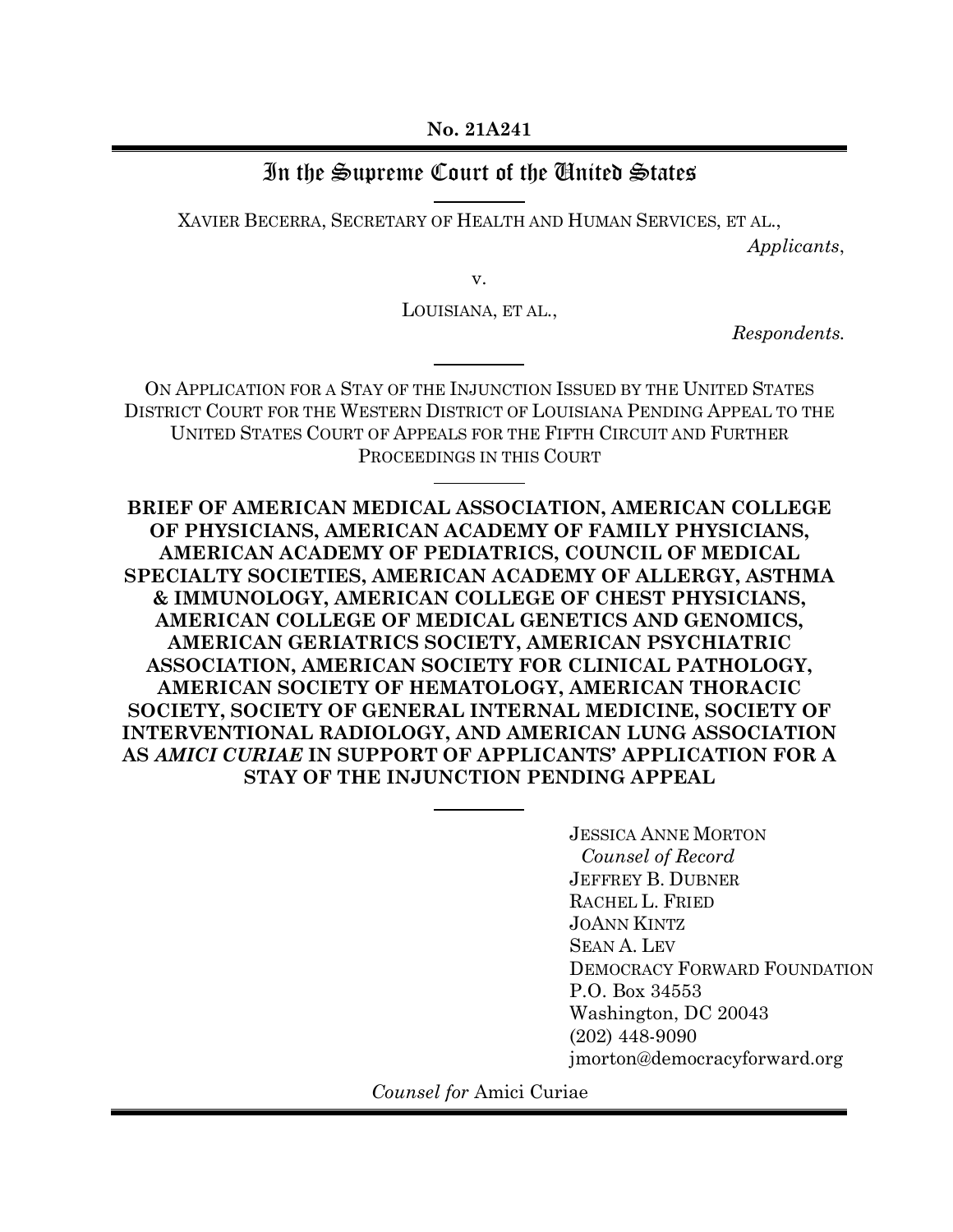## **TABLE OF CONTENTS**

| I. COVID-19 Poses A Grave Danger To The Health Of Healthcare Facility Staff      |  |
|----------------------------------------------------------------------------------|--|
| II. Vaccines Provide A Safe And Effective Way To Help Reduce Transmission Of     |  |
| III. The More Healthcare Facility Staff Who Get Vaccinated, The Safer Healthcare |  |
| IV. Widespread Vaccination Is The Most Effective Way To Protect Healthcare       |  |
|                                                                                  |  |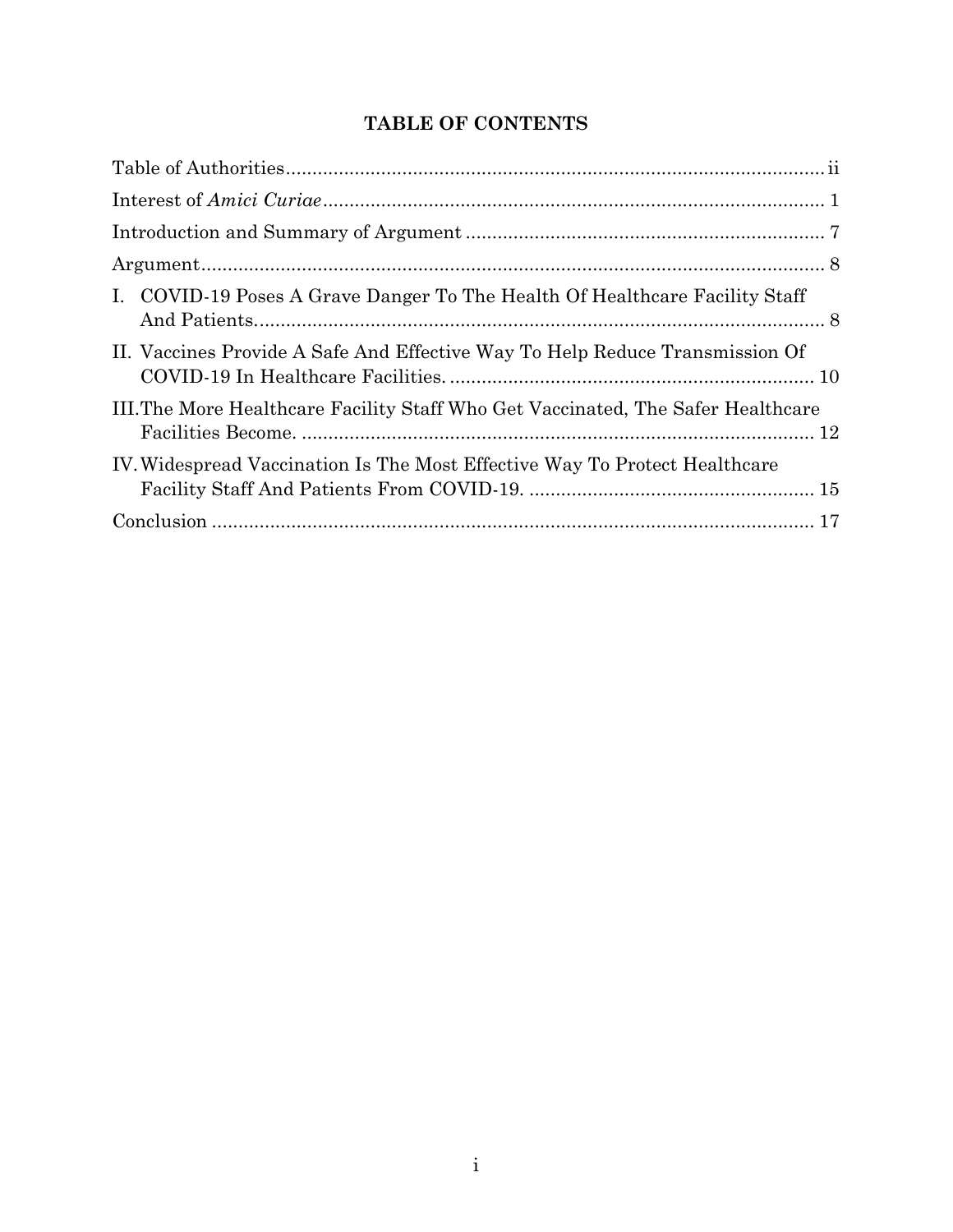## **TABLE OF AUTHORITIES**

| <b>Other Authorities</b>                                                                                                                                                                                                                                                            | Page(s) |
|-------------------------------------------------------------------------------------------------------------------------------------------------------------------------------------------------------------------------------------------------------------------------------------|---------|
| American Medical Ass'n, AMA, AHA, ANA urge vaccinations as U.S.                                                                                                                                                                                                                     |         |
| Mike Baker & Giulia Heyward, <i>Idaho allows overwhelmed hospitals</i><br>across the state to ration care if necessary, N.Y. Times (Sept. 16,                                                                                                                                       |         |
| Mike Baker, <i>Their Crisis' Is 'Our Problem': Washington Grapples With</i><br>Idaho Covid Cases, N.Y. Times (Sept. 13, 2021),                                                                                                                                                      |         |
| Yinon M. Bar-On et al., <i>Protection of BNT162b2 Vaccine Booster</i><br>against Covid-19 in Israel, 385 New Eng. J. Med. 1393 (Oct. 7,                                                                                                                                             |         |
| Jack J. Barry et al., Unvaccinated Workers Say They'd Rather Quit<br><i>Than Get a Shot, but Data Suggest Otherwise, Scientific American</i>                                                                                                                                        |         |
| Alex Bhattacharya et al., <i>Healthcare-associated COVID-19 in England</i> :<br>a national data linkage study, 83 J. Infection 565 (Aug. 30, 2021),                                                                                                                                 |         |
| Catherine H. Bozio et al., <i>Laboratory-Confirmed COVID-19 Among</i><br>Adults Hospitalized with COVID-19-Like Illness with Infection-<br>Induced or mRNA Vaccine-Induced SARS-CoV-2 Immunity — Nine<br><i>States, January–September 2021, 70 Morbidity &amp; Mortality Weekly</i> |         |
| Alyson M. Cavanaugh et al., Reduced Risk of Reinfection with SARS-<br>CoV-2 After COVID-19 Vaccination - Kentucky, May-June 2021,<br>70 Morbidity & Mortality Weekly Rep. 1081 (Aug. 13, 2021),                                                                                     |         |
|                                                                                                                                                                                                                                                                                     |         |
| CDC, Benefits of Getting a COVID-19 Vaccine (last updated Nov. 29,                                                                                                                                                                                                                  |         |
| CDC, CDC Endorses ACIP's Updated COVID-19 Vaccine                                                                                                                                                                                                                                   |         |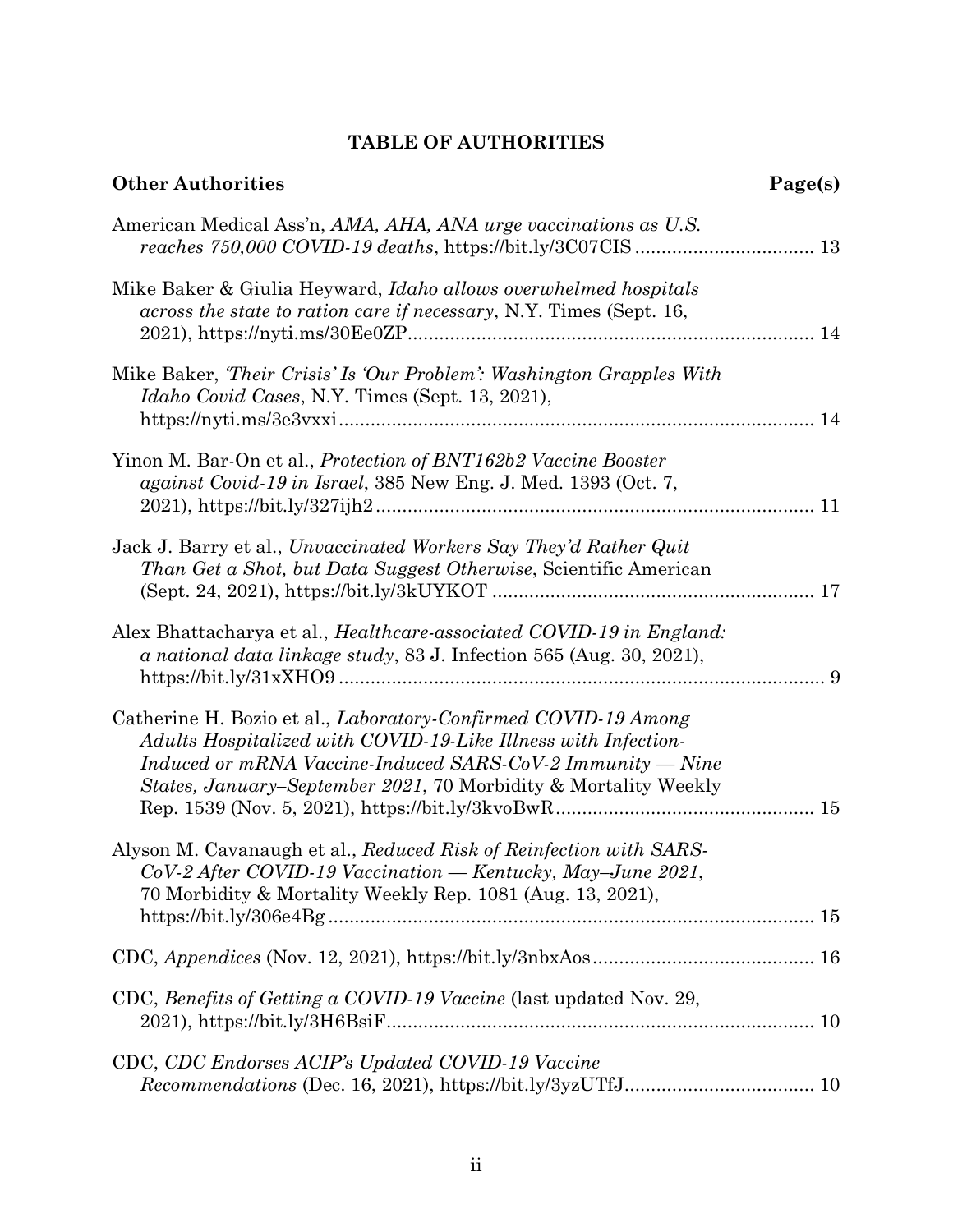| CDC, COVID Data Tracker, https://bit.ly/3Du7Glz (last visited Dec. 21,                                                                                                                         |             |
|------------------------------------------------------------------------------------------------------------------------------------------------------------------------------------------------|-------------|
| CDC, COVID Data Tracker: Variant Proportions (last visited Dec. 20,                                                                                                                            |             |
| CDC, COVID Data Tracker Weekly Review, Centers for Disease Control                                                                                                                             |             |
| CDC, Delta Variant: What We Know About the Science (Aug. 26, 2021),                                                                                                                            |             |
|                                                                                                                                                                                                |             |
| CDC, Omicron Variant: What You Need to Know (updated Dec. 19,                                                                                                                                  |             |
| CDC, Rates of laboratory-confirmed COVID-19 hospitalizations by<br><i>vaccination status</i> , (last updated Dec. 2, 2021),                                                                    |             |
| CDC, Science Brief: Community Use of Masks to Control the Spread of                                                                                                                            |             |
| CDC, Vaccination to Prevent COVID-19 Outbreaks with Current and<br>Emergent Variants — United States, 2021 (July 27, 2021),                                                                    |             |
| CDC, Vaccine Effectiveness: How Well Do Flu Vaccines Work? (last                                                                                                                               |             |
| COVID-19 Vaccination and Testing; Emergency Temporary Standard,                                                                                                                                | $\ldots$ 12 |
| Mark E. Czeisler et al., Delay or Avoidance of Medical Care Because of<br>COVID-19-Related Concerns — United States, June 2020, 69<br>Morbidity & Mortality Weekly Rep. 1250 (Sept. 11, 2020), |             |
| Carlos del Rio et al., Confronting the Delta Variant of SARS-CoV-2,<br>Summer 2021, 326 JAMA 1001 (Aug. 18, 2021),                                                                             |             |
| FDA, COVID-19 vaccine safety surveillance (Dec. 7, 2021),                                                                                                                                      |             |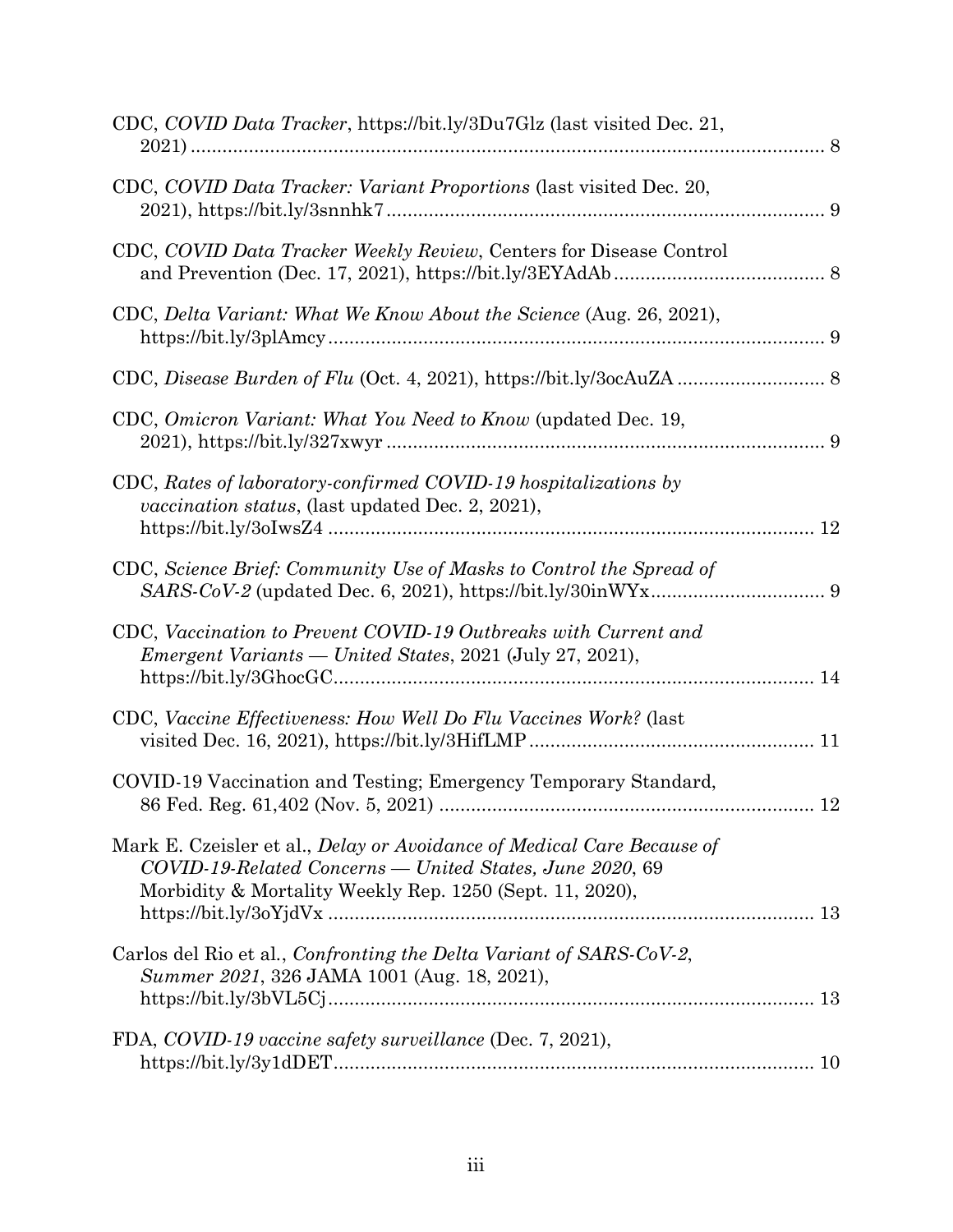| Ashley Fowlkes et al., <i>Effectiveness of COVID-19 Vaccines in</i><br>Preventing SARS-CoV-2 Infection Among Frontline Workers Before<br>and During B.1.617.2 (Delta) Variant Predominance - Eight U.S.<br>Locations, December 2020–August 2021, 70 Morbidity & Mortality |  |
|---------------------------------------------------------------------------------------------------------------------------------------------------------------------------------------------------------------------------------------------------------------------------|--|
| Jessica Ibiebele et al., Occupational COVID-19 exposures and<br>secondary cases among healthcare personnel, 49 Am. J. Infection                                                                                                                                           |  |
| Kathy Katella, Comparing the COVID-19 Vaccines: How Are They                                                                                                                                                                                                              |  |
| Clark Kauffman, <i>Iowa's nursing home infections and outbreaks are up</i><br>20% over last week, Iowa Cap. Dispatch (Oct. 29, 2021),                                                                                                                                     |  |
| Nicola P. Klein et al., Surveillance for Adverse Events After COVID-19<br>mRNA Vaccination, 326 JAMA 1390 (Sept. 3, 2021),                                                                                                                                                |  |
| Katherine Lontok, How Effective Are COVID-19 Vaccines in<br><i>Immunocompromised People, Am. Society for Microbiology (Aug. 12,</i>                                                                                                                                       |  |
| Apoorva Mandavilli, C.D.C. Internal Report Calls Delta Variant as<br>Contagious as Chickenpox, N.Y. Times (July 30, 2021),                                                                                                                                                |  |
| Brian E. McGarry et al., Nursing Home Staff Vaccination and Covid-<br>19 Outcomes, New Eng. J. Med., Correspondence (Dec. 8, 2021),                                                                                                                                       |  |
| Medicare and Medicaid Programs; Omnibus COVID-19 Health Care                                                                                                                                                                                                              |  |
| Temet M. Michael et al., <i>Epidemiology of Covid-19 in a Long-Term</i><br>Care Facility in King County, Washington, 382 New Eng. J. Med.                                                                                                                                 |  |
| Tahmina Nasserie et al., Assessment of the Frequency and Variety of<br>Persistent Symptoms Among Patients With COVID-19: A Systematic<br>Review, JAMA Network Open (May 26, 2021), https://bit.ly/3qocFkk  8                                                              |  |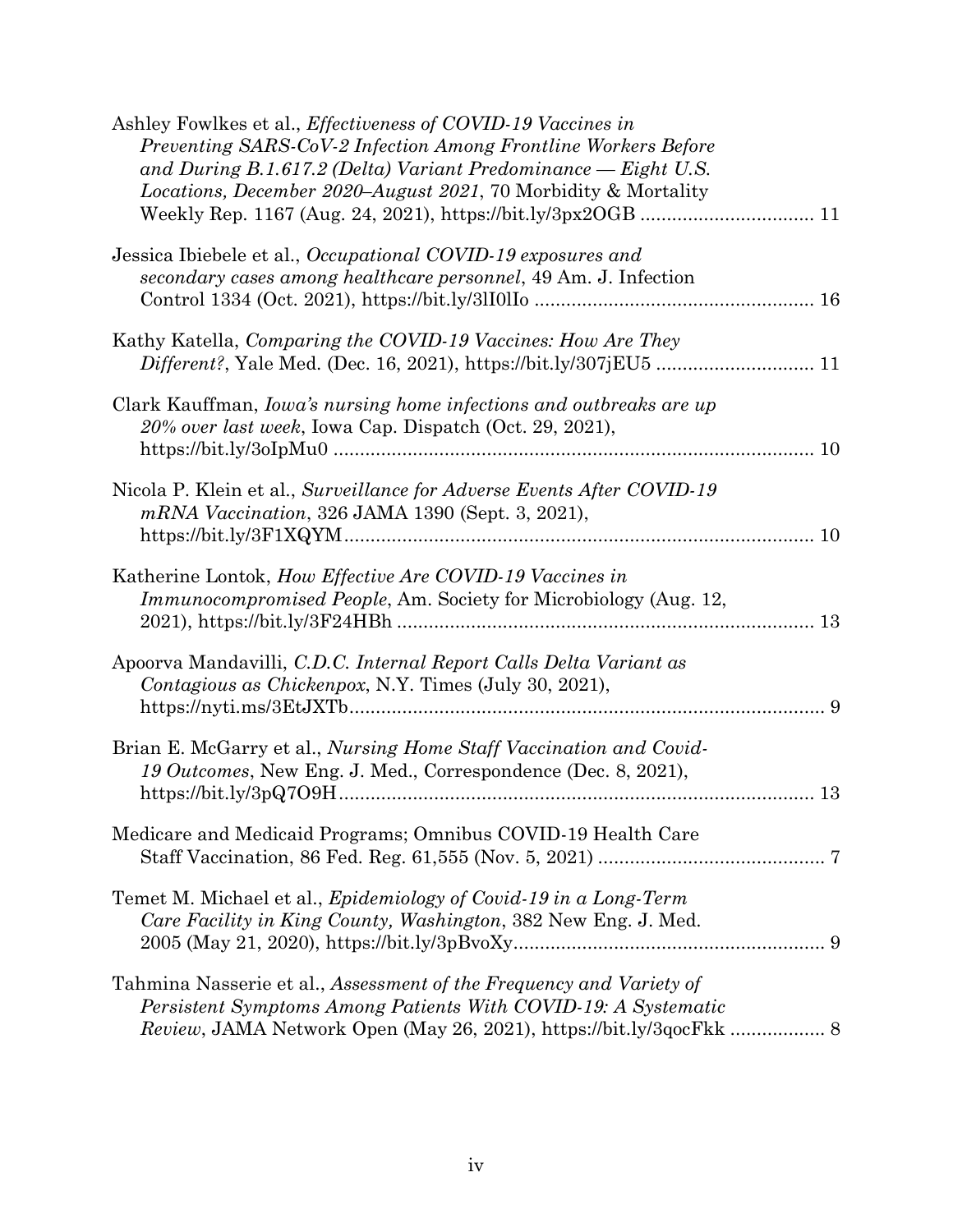| Long H. Nguyen et al., Risk of COVID-19 among front-line health-care<br>workers and the general community: a prospective cohort study, 5                                                                               |        |
|------------------------------------------------------------------------------------------------------------------------------------------------------------------------------------------------------------------------|--------|
| OSHA, Protecting Workers: Guidance on Mitigating and Preventing the<br>Spread of COVID-19 in the Workplace (updated June 10, 2021),                                                                                    | 16     |
| Pfizer, Pfizer and BioNTech Announce Phase 3 Trial Data Showing<br>High Efficacy of a Booster Dose of Their COVID-19 Vaccine (Oct. 21,                                                                                 |        |
| Aaron Richterman et al., <i>Hospital-Acquired SARS-CoV-2 Infection</i> :<br>Lessons for Public Health, 324 JAMA 2155 (Nov. 13, 2020),                                                                                  | .9, 16 |
| Amber K. Sabbatini et al., <i>Excess Mortality Among Patients</i><br>Hospitalized During the COVID-19 Pandemic, 16 J. Hosp. Med. 596                                                                                   |        |
| Karen Shen et al., Estimates of COVID-19 Cases and Deaths Among<br>Nursing Home Residents Not Reported in Federal Data, JAMA                                                                                           |        |
| Tim Stelloh, Alabama heart patient dies after hospital contacts 43 ICUs<br>in 3 states, family says, NBC News (Sept. 12, 2021),                                                                                        | 14     |
| Maxime Taquet et al., 6-month neurological and psychiatric outcomes<br>in 236379 survivors of COVID-19: a retrospective cohort study using<br><i>electronic health records</i> , The Lancet Psychiatry (Apr. 6, 2021), | 8      |
| Sara Y. Tartof et al., Effectiveness of mRNA BNT162b2 COVID-19<br><i>Vaccine Up to 6 Months, 398 Lancet 1407 (Oct. 4, 2021),</i>                                                                                       |        |
| Mark W. Tenforde, Association Between mRNA Vaccination and<br>COVID-19 Hospitalization and Disease Severity, 326 JAMA 2043                                                                                             |        |
| Jessica Trufant, South Shore Health set to fire 9 staffers over COVID<br>vaccine; 99.6% of employees vaccinated, The Patriot Ledger (Dec. 10,                                                                          |        |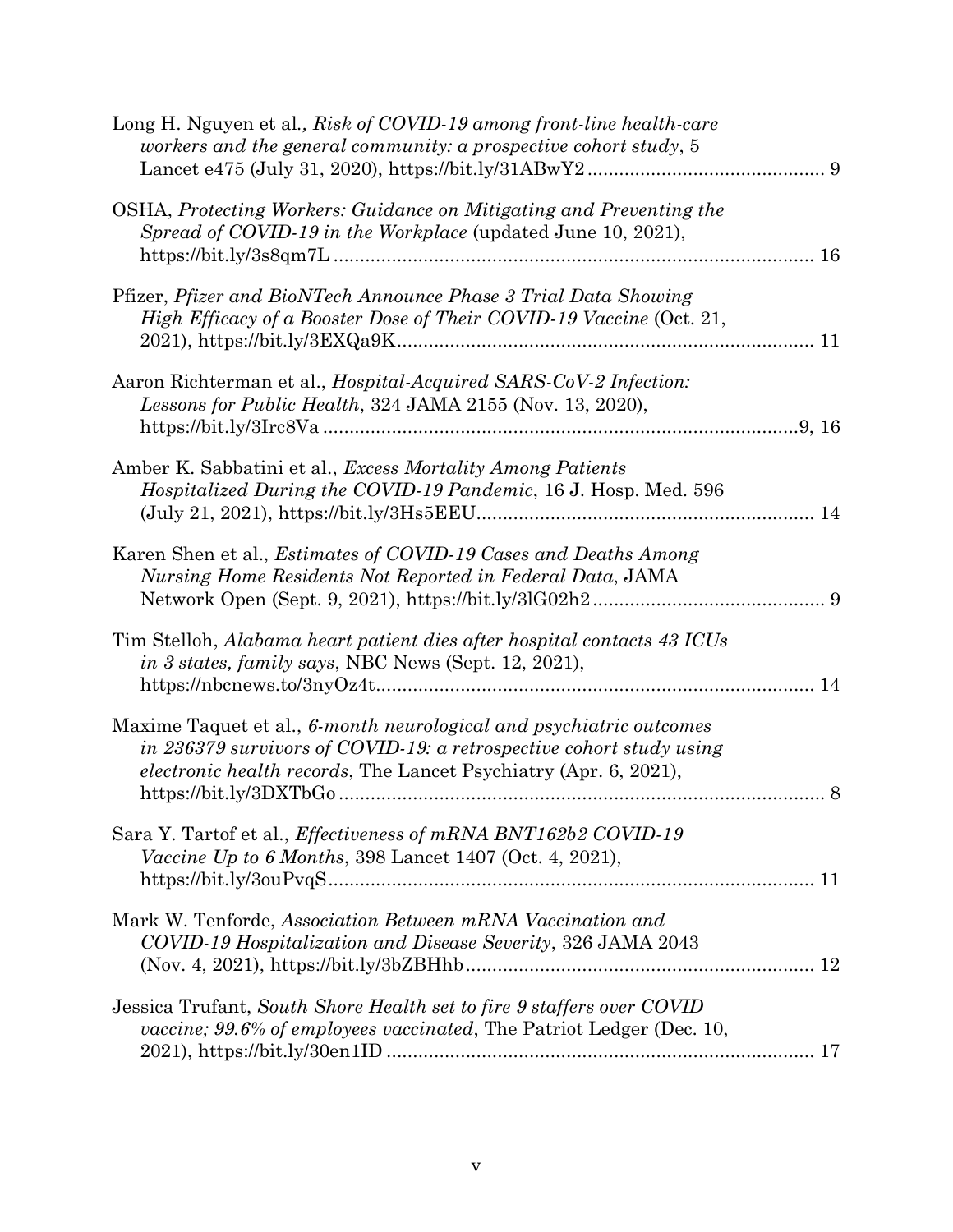| WHO, Preventing and mitigating COVID-19 at work, World Health         |  |
|-----------------------------------------------------------------------|--|
|                                                                       |  |
| Stanley Xu et al., COVID-19 Vaccination and Non-COVID-19              |  |
| Mortality Risk — Seven Integrated Health Care Organizations,          |  |
| United States, December 14, 2020–July 31, 2021, 70 Morbidity &        |  |
| Mortality Weekly Rep. 1520 (Oct. 29, 2021), https://bit.ly/3D1ZRn410  |  |
| Carl Zimmer & Sheryl Stolberg, New Studies Raise Hopes That           |  |
| <i>Vaccines Prevent Severe Disease From Omicron, N.Y. Times (Dec.</i> |  |
|                                                                       |  |
|                                                                       |  |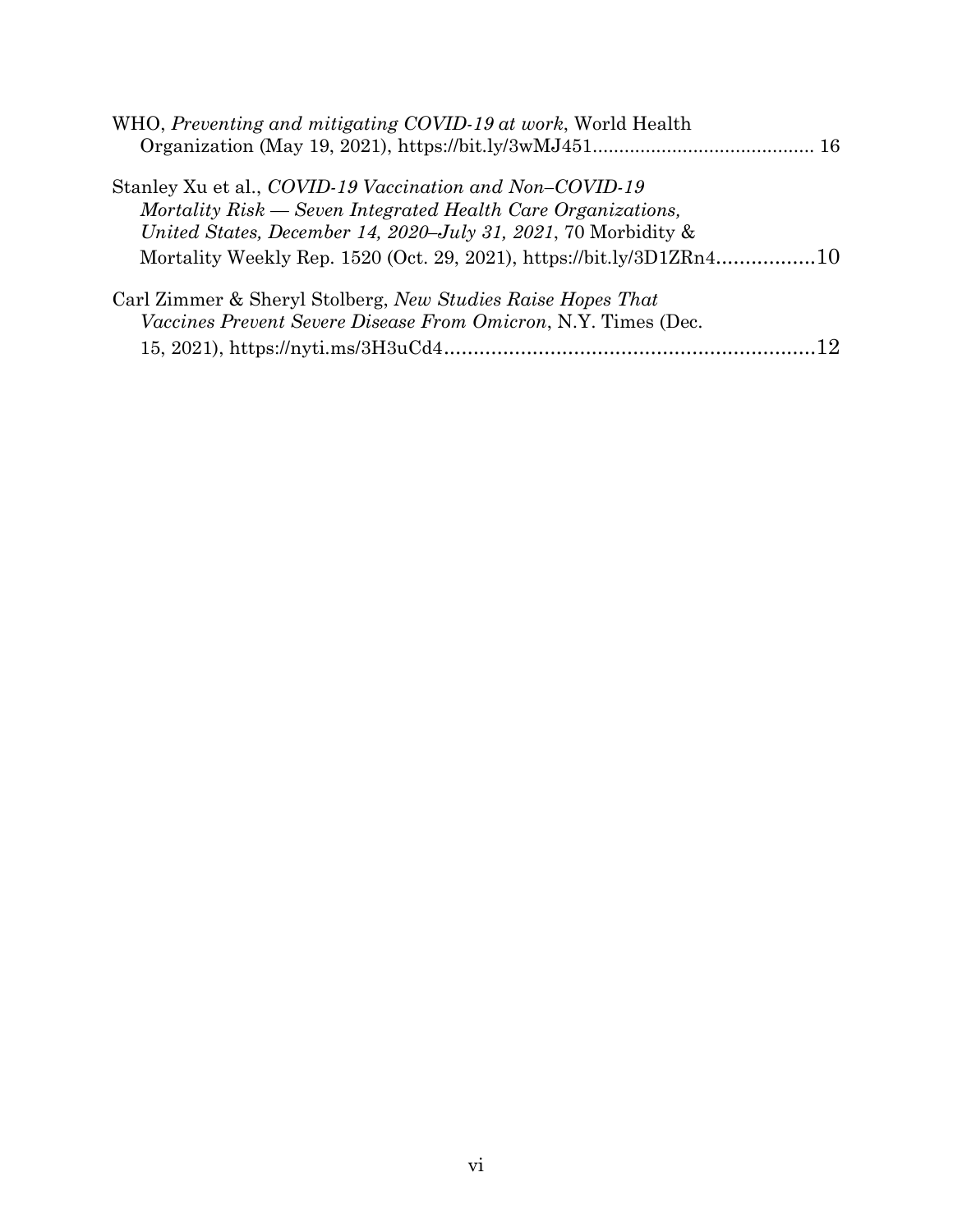#### **INTEREST OF** *AMICI CURIAE*

<span id="page-11-0"></span>*Amici* are associations representing medical professionals and patients and the public health across disciplines. They accordingly have a strong interest in both patient care and the applicability of the Centers for Medicare & Medicaid Services' rule to their members' workplaces.[1](#page-11-1)

The American Medical Association is the largest professional association of physicians, residents, and medical students in the United States. Additionally, through state and specialty medical societies and other physician groups seated in its House of Delegates, substantially all physicians, residents, and medical students in the United States are represented in the AMA's policy-making process. The AMA was founded in 1847 to promote the art and science of medicine and the betterment of public health, and these remain its core purposes. AMA members practice in every medical specialty and in every state.

The American College of Physicians is the largest medical specialty organization in the U.S. Its membership includes 161,000 internal medicine physicians, related subspecialists, and medical students. Internists apply scientific knowledge and clinical expertise to the diagnosis, treatment, and compassionate care of adults across the spectrum from health to complex illness. ACP and its physician members lead the profession in education, standard-setting, and the sharing of knowledge to advance the science and practice of internal medicine.

<span id="page-11-1"></span><sup>1</sup> This brief is filed with the written consent of Respondents; Applicants took no position on this filing of this brief. Pursuant to Sup. Ct. R. 37.6, counsel for *Amici* authored this brief in whole; no party's counsel authored, in whole or in part, this brief; and no person or entity other than *Amici* and their counsel contributed monetarily to preparing or submitting this brief.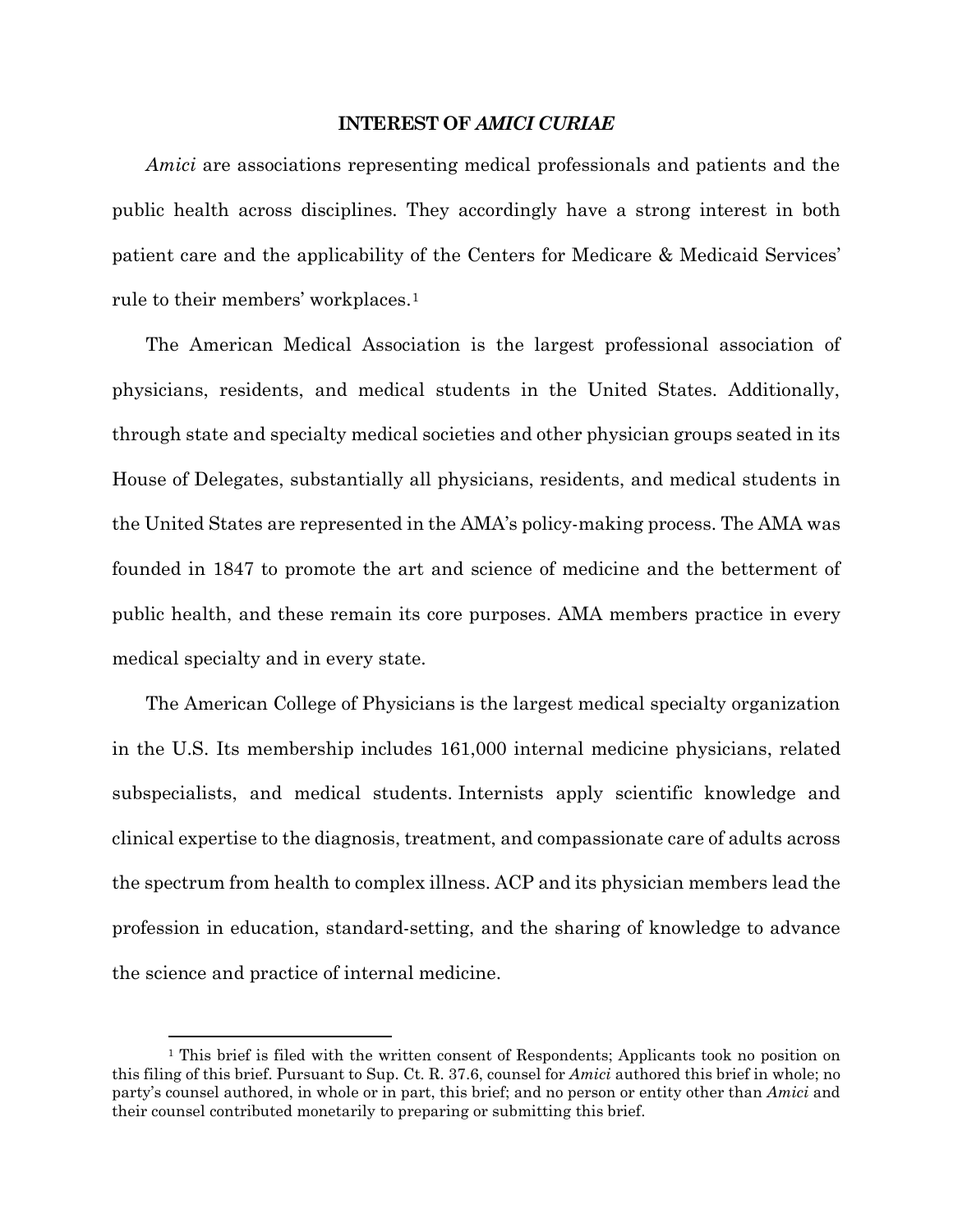Founded in 1947, the American Academy of Family Physicians is one of the largest national medical organizations, representing 133,500 family physicians and medical students nationwide. AAFP seeks to improve the health of patients, families, and communities by advocating for the health of the public and by supporting its members in providing continuous comprehensive health care to all.

The American Academy of Pediatrics was founded in 1930 and is a national, notfor-profit professional organization dedicated to furthering the interests of child and adolescent health. The AAP's membership includes over 67,000 primary care pediatricians, pediatric medical subspecialists, and pediatric surgical specialists. Over the past year-and-a-half, the AAP has devoted substantial resources to researching the scientific literature regarding how to treat COVID-19 and reduce its spread so that the AAP can provide up-to-date, evidence-based guidance for pediatricians and public health officials.

The Council of Medical Specialty Societies is a coalition of forty-seven specialty societies representing more than 800,000 physicians across the house of medicine. CMSS provides a proactive platform to address emerging issues across specialty societies that influence the future of healthcare and the patients it serves. CMSS supports and strengthens member specialty societies to address future challenges through convening, collective voice, and action across specialties.

The American Academy of Allergy, Asthma & Immunology is the leading membership organization of more than 7,000 allergists/immunologists (in the United States, Canada, and seventy-two other countries) and patients' trusted resource for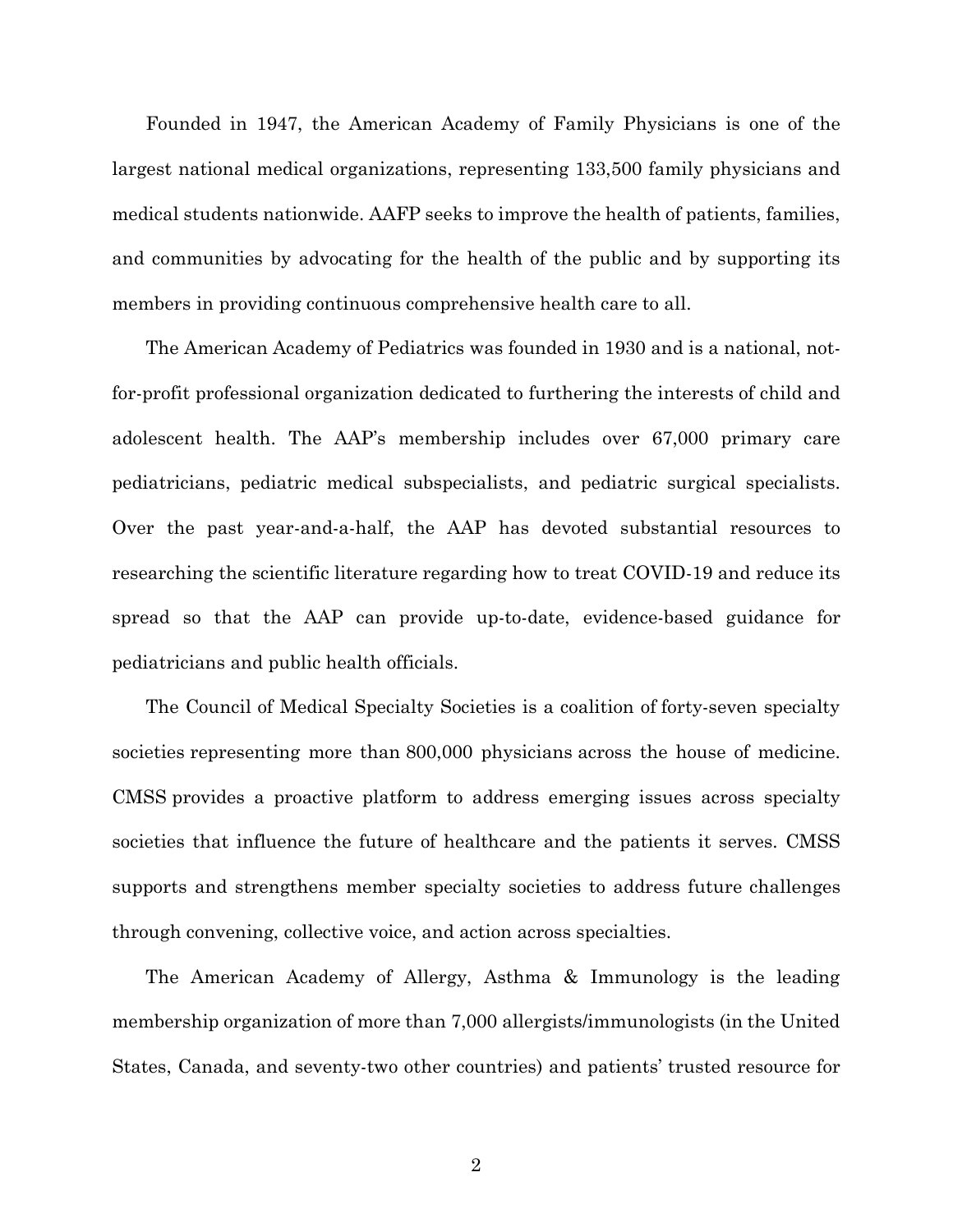allergies, asthma, and immune deficiency disorders. This membership includes allergist/immunologists and allied health and related healthcare professionals—all with a special interest in the research and treatment of allergic and immunologic diseases.

The American College of Chest Physicians, known as CHEST, is comprised of more than 19,000 physicians, advance practice providers, respiratory therapists, and other front line health care professionals who provide patient care in pulmonary, critical care, and sleep medicine. CHEST serves as an important connection to clinical knowledge, research, and resources, including through its highly respected peerreviewed journal, clinical practice guidelines, and consensus statements. CHEST is interested in providing evidence-based guidance on respiratory diseaserelated public health issues and advocating for best practices in patient care.

The American College of Medical Genetics and Genomics is the only nationally recognized medical professional organization solely dedicated to improving health through the practice of medical genetics and genomics, and the only medical specialty society in the U.S. that represents the full spectrum of medical genetics disciplines in a single organization. The ACMG is dedicated to improving health through the clinical and laboratory practice of medical genetics and to guiding the safe and effective integration of genetics and genomics into all of medicine and healthcare, resulting in improved personal and public health.

The American Geriatrics Society is a nationwide, not-for-profit society of geriatrics healthcare professionals founded in 1942 and dedicated to improving the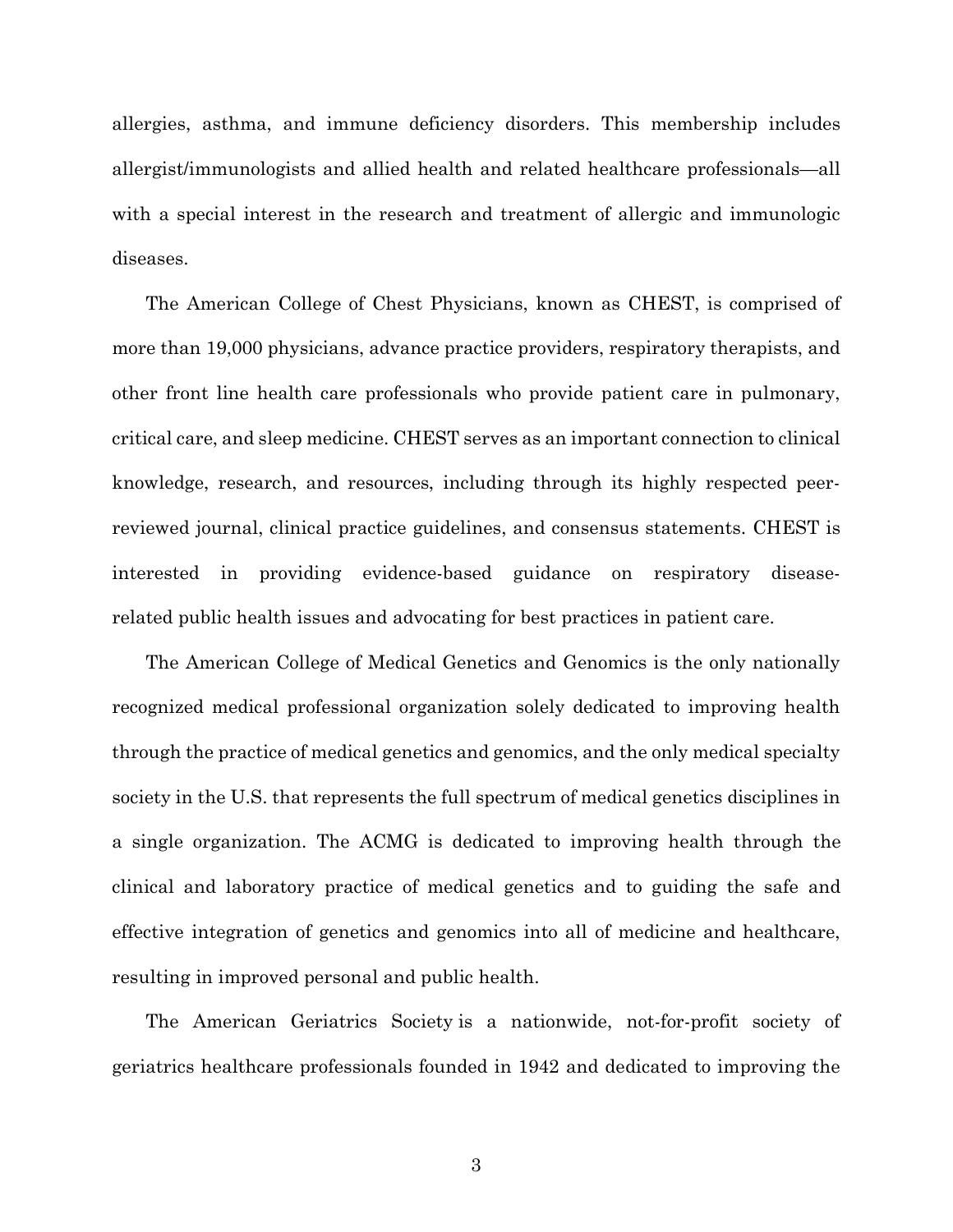health, independence, and quality of life of older people. AGS's more than 6,000 members include geriatricians, geriatrics nurse practitioners, social workers, family practitioners, physician assistants, pharmacists, and internists who are pioneers in advanced-illness care for older individuals, with a focus on championing interprofessional teams, eliciting personal care goals, and treating older people as whole persons. AGS advocates for policies and programs that support the health, independence, and quality of life of all of us as we age. AGS has a strong interest in policies to prevent and mitigate COVID-19 infection as an important public health intervention for the health and safety of our nation—but most critically for our vulnerable populations.

The American Psychiatric Association, with more than 37,400 members, is the nation's leading organization of physicians who specialize in psychiatry. APA members engage in research into and education about diagnosis and treatment of mental health and substance use disorders, and are front-line physicians treating patients who experience mental health and/or substance use disorders. APA has participated in numerous cases in this Court and in the United States Courts of Appeals.

The American Society for Clinical Pathology is a 501(c)(3) non-profit medical specialty society representing more than 100,000 members. ASCP is one of the nation's largest medical specialty societies and the world's largest organization representing the field of laboratory medicine and pathology. ASCP membership is uniquely diverse, consisting broadly of board-certified pathologists, other physicians,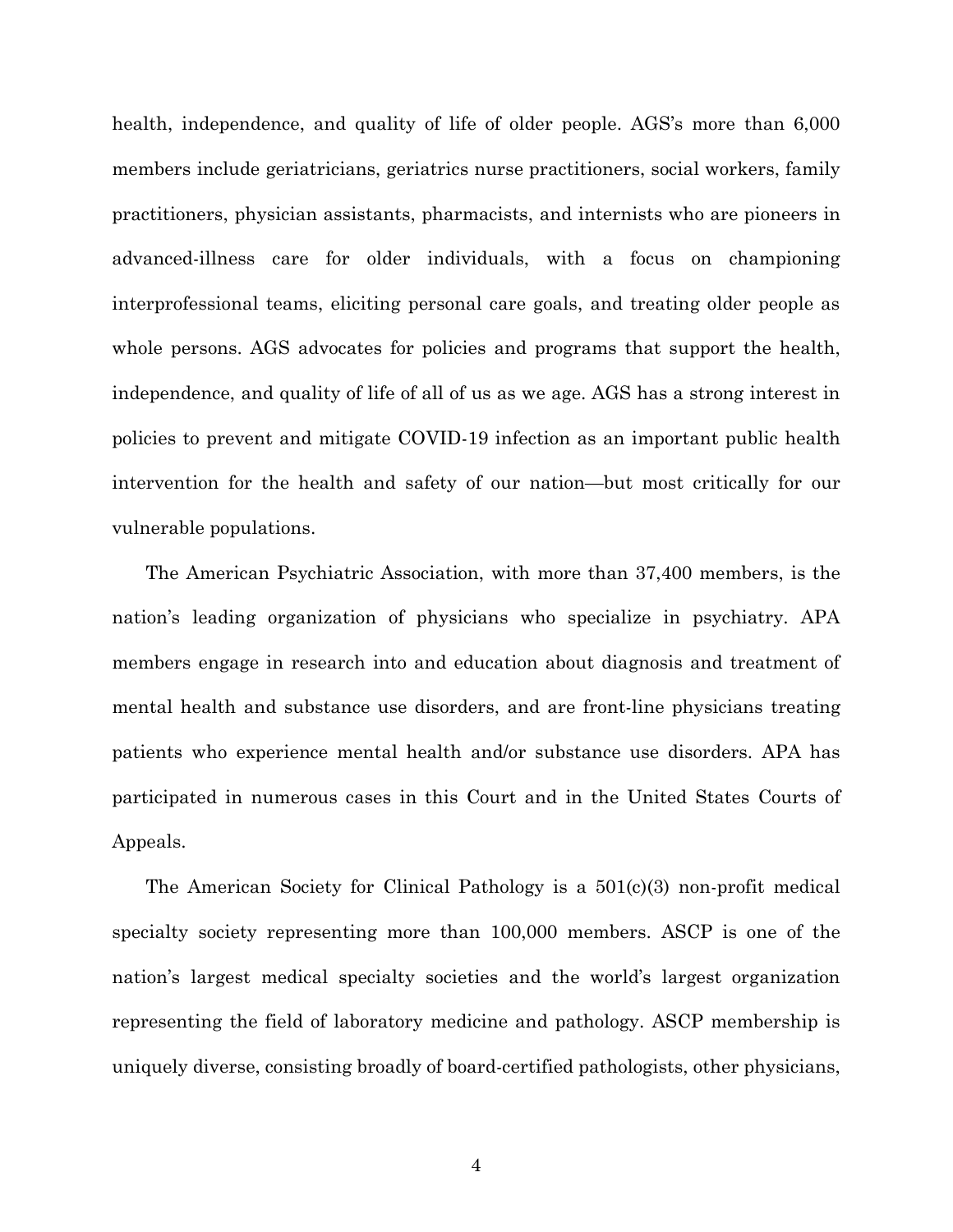clinical scientists, certified medical technologists and technicians, and educators. Together, ASCP's mission is to provide excellence in education, certification, and advocacy on behalf of patients, pathologists, and laboratory professionals to advance medicine and improve patient care. ASCP has on several occasions this year outlined its unwavering support for vaccine uptake and related mandates. *See, e.g.*, Statement Supporting OSHA's COVID Vaccine Requirement (Nov. 17, 2021), https://bit.ly/3dun6uS; To End the Pandemic, ASCP Urges that All Americans Be Vaccinated (Aug. 11, 2021), https://bit.ly/3IvV6VS; Joint Statement in Support of COVID-19 Vaccine Mandates for All Workers in Health and Long-Term Care (July 29, 2021), https://bit.ly/3IvV6VS.

The American Society of Hematology is the world's largest professional society of hematologists, including approximately 18,000 clinicians and researchers, who are dedicated to furthering the understanding, diagnosis, treatment, and prevention of disorders affecting the blood. ASH believes that vaccinations offer the best protection against contracting COVID-19, prevent severe illness and hospitalization, and will help save lives.

The American Thoracic Society is an international, nonprofit, nonpartisan organization with more than 15,000 physicians, scientists, nurses, and respiratory therapists dedicated to improving the health and wellbeing of patients suffering from critical care illness, pulmonary disease and sleep disordered breathing. ATS's members are on the front lines of the COVID-19 response, treating patients with COVID-19 in hospital intensive care units and inpatient hospital wards, and caring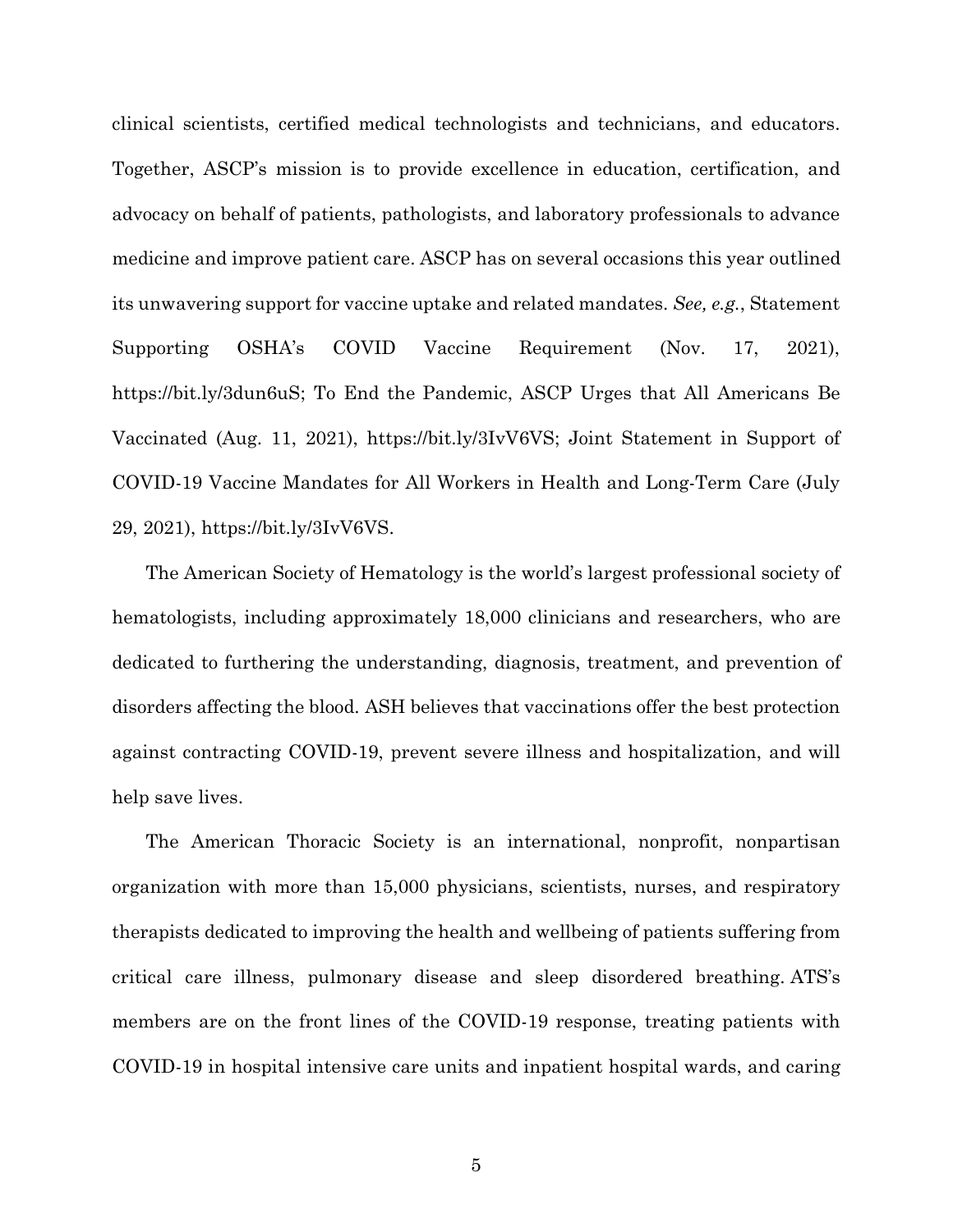for patients with long-COVID-19. Given ATS's close and daily interaction with COVID-19 patients, ATS's members are also at significant risk for occupational exposures to COVID-19. As such ATS has a compelling interest in seeing the federal government establish and enforce science-based vaccination and testing policy to protect the American public from further spread of COVID-19.

The Society of General Internal Medicine represents more than 3,000 of the nation's leading academic general internists, who are dedicated to the mission of cultivating innovative educators, researchers, and clinicians in general internal medicine, leading the way to better health for everyone. The Society's members advance the practice of medicine through their commitment to providing comprehensive, coordinated, and cost-effective care to adults, educating the next generation of outstanding physicians, and conducting cutting-edge research to improve quality of care and clinical outcomes of all patients.

The Society of Interventional Radiology is a nonprofit, professional medical society representing more than 8,000 practicing interventional radiology physicians, trainees, students, scientists, and clinical associates, dedicated to improving patient care through the limitless potential of image-guided therapies. SIR's members work in a variety of settings and at different professional levels—from medical students and residents to university faculty and private practice physicians.

The American Lung Association is the nation's oldest voluntary health organization committed to a world free of lung disease. SARS-CoV-2 (COVID-19) is a respiratory disease that has a dramatic impact on people with lung diseases including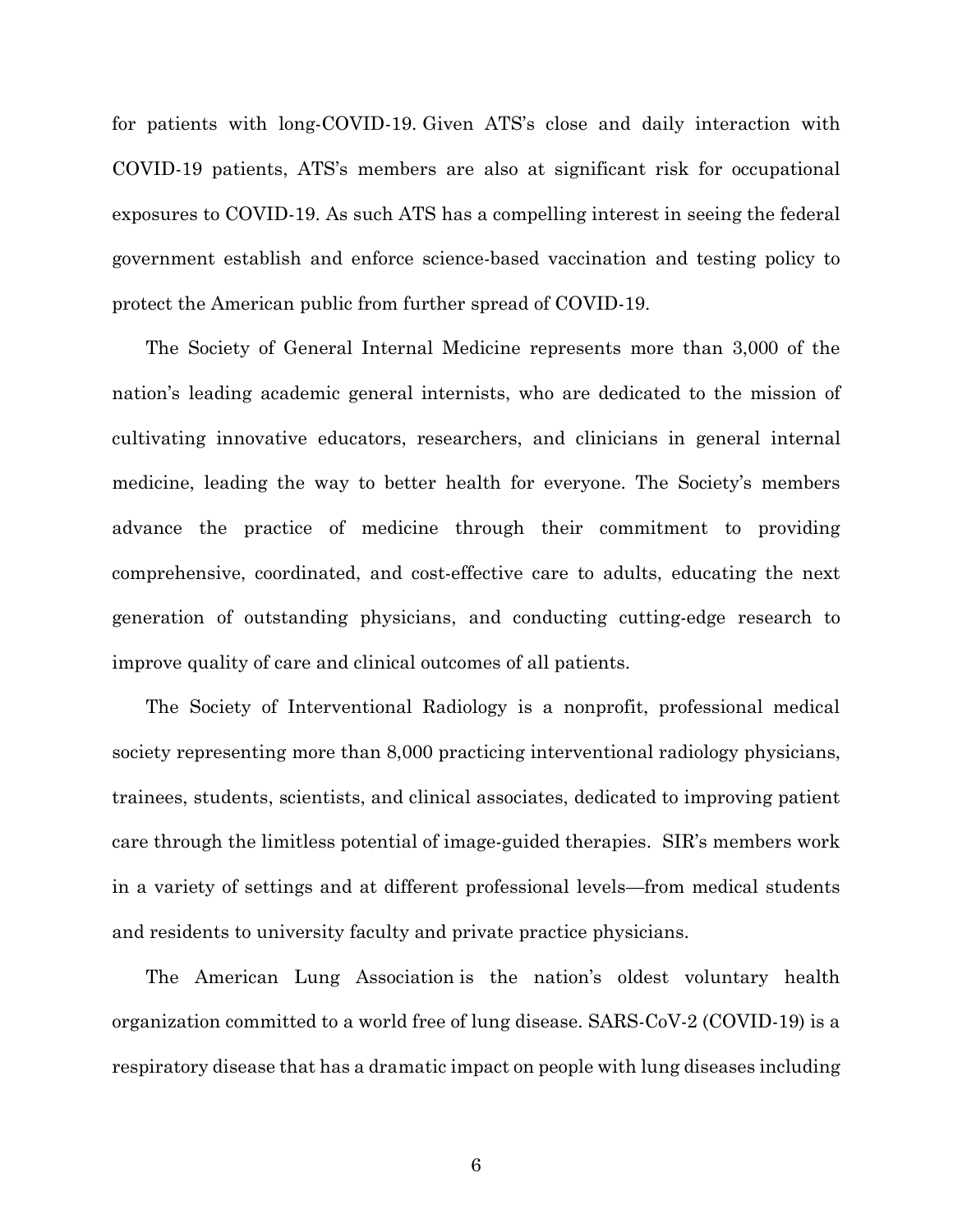lung cancer and chronic obstructive pulmonary disease. The American Lung Association strongly supports vaccinations and has created public education and information to increase access and overcome vaccine hesitancy. The Lung Association has also invested significant resources in research, education and public policy advocacy regarding the adverse health effects caused by COVID-19.

#### **INTRODUCTION AND SUMMARY OF ARGUMENT**

<span id="page-17-0"></span>The United States is in an unprecedented and ongoing public health crisis as it battles COVID-19—a battle that can be won only with widespread vaccination. While vaccination of all workers is critical to protecting public health and safety, it is even more urgent that healthcare workers be vaccinated: the potential for transmission of the SARS-CoV-2 virus in healthcare settings puts not only frontline workers, but also patients, at risk. *Amici*'s extensive review of the medical literature demonstrates that COVID-19 vaccines authorized or approved by the U.S. Food and Drug Administration are safe and effective, and the widespread use of those vaccines is the best way to keep COVID-19 from spreading within healthcare facilities. Maintaining the injunction against the Centers for Medicare & Medicaid Services' interim final rule requiring vaccination of covered healthcare facility staff[2](#page-17-1) would therefore severely and irreparably harm patients and undermine the public interest.

<span id="page-17-1"></span><sup>2</sup> Medicare and Medicaid Programs; Omnibus COVID-19 Health Care Staff Vaccination, 86 Fed. Reg. 61,555 (Nov. 5, 2021).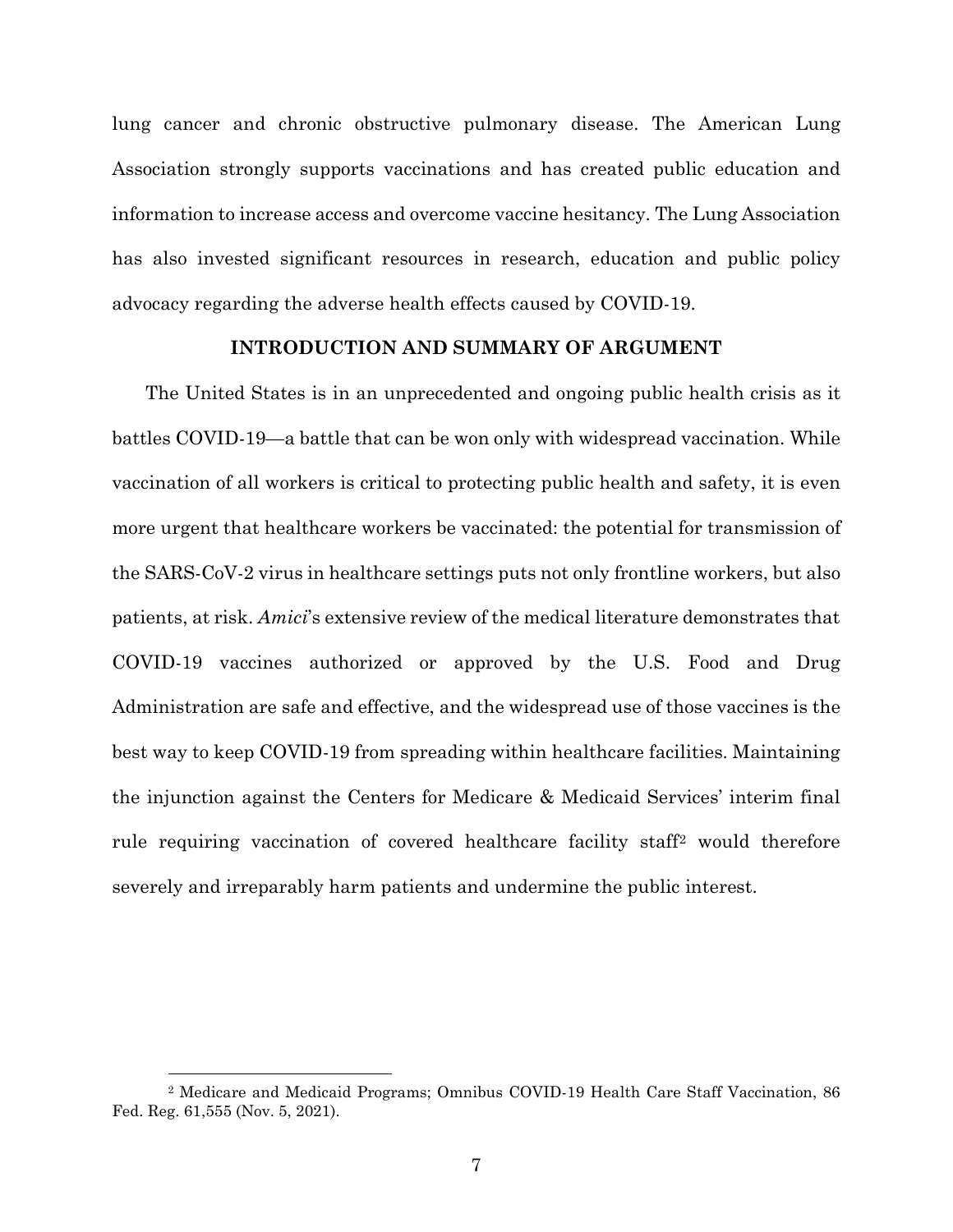#### **ARGUMENT**

### <span id="page-18-1"></span><span id="page-18-0"></span>**I. COVID-19 Poses A Grave Danger To The Health Of Healthcare Facility Staff And Patients.**

COVID-19 presents a severe risk to public health. Although most people infected with the virus will experience mild to moderate symptoms, individuals with COVID-19 can become seriously ill or die at any age. As of December 21, 2021, there have been more than fifty million confirmed cases of COVID-19 in the United States,<sup>[3](#page-18-2)</sup> leading to more than  $3,529,000$  hospitalizations<sup>[4](#page-18-3)</sup> and more than  $803,000$  deaths more than twenty-two times the number of people in the United States who die from influenza in the average year.[5](#page-18-4) Even those who recover from COVID-19 may experience debilitating symptoms lasting for several months or more after the acute phase of infection. A systematic review of forty-five studies found that 73% of infected individuals experienced at least one long-term symptom.[6](#page-18-5) Studies also indicate that COVID-19 is associated with increased risk of adverse neurological and psychiatric outcomes.[7](#page-18-6)

SARS-CoV-2 is highly transmissible. The original strain was more contagious than the flu, and the Delta variant of SARS-CoV-2, the leading strain until recent

<sup>3</sup> *COVID Data Tracker*, CDC, https://bit.ly/3Du7Glz (last visited Dec. 21, 2021). 4 *COVID Data Tracker Weekly Review*, CDC (Dec. 17, 2021), https://bit.ly/3EYAdAb.

<span id="page-18-5"></span><span id="page-18-4"></span><span id="page-18-3"></span><span id="page-18-2"></span><sup>5</sup> *Disease Burden of Flu*, CDC (Oct. 4, 2021), https://bit.ly/3ocAuZA. 6 Tahmina Nasserie et al., *Assessment of the Frequency and Variety of Persistent Symptoms Among Patients With COVID-19: A Systematic Review*, JAMA Network Open (May 26, 2021), https://bit.ly/3qocFkk.

<span id="page-18-6"></span><sup>7</sup> Maxime Taquet et al., *6-month neurological and psychiatric outcomes in 236379 survivors of COVID-19: a retrospective cohort study using electronic health records*, The Lancet Psychiatry (Apr. 6, 2021), https://bit.ly/3DXTbGo.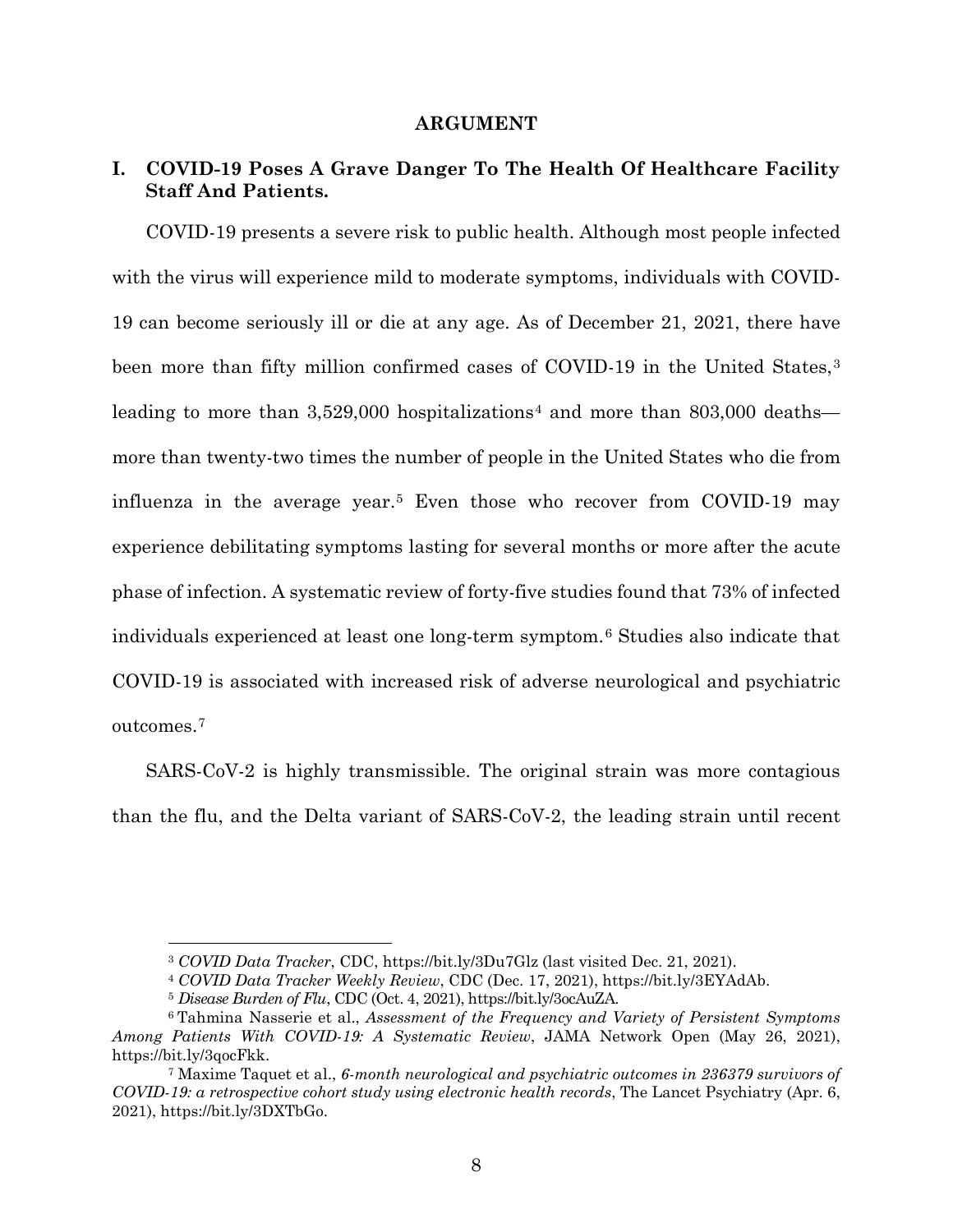days, is more than twice as contagious as previous variants.<sup>[8](#page-19-0)</sup> The surging Omicron variant—which now accounts for 73% of new cases in the United States—appears to be more contagious still.[9](#page-19-1) Crucially, more than 50% of the spread of the virus may be from individuals who have no symptoms at the time of transmission.[10](#page-19-2) 

Transmission in healthcare facilities has been a major factor in the spread of COVID-19. Since the beginning of the COVID-19 outbreak in February 2020, COVID-19 has ravaged nursing homes, long-term care facilities, and hospitals.[11](#page-19-3) A study found that "[u]p to 1 in 6 SARS-CoV-2 infections among hospitalised patients with COVID-19 in England during the first 6 months of the pandemic could be attributed to [healthcare-associated] transmission."[12](#page-19-4) Another study found that frontline healthcare workers had a threefold risk of contracting SARS-CoV-2 compared to the general population.[13](#page-19-5) And healthcare facilities are still loci of outbreaks of the Delta variant. Outbreaks in Iowa nursing homes during October 2021, for example, caused

<span id="page-19-0"></span><sup>8</sup>*Delta Variant: What We Know About the Science*, CDC (Aug. 26, 2021), https://bit.ly/3plAmcy; Apoorva Mandavilli, *C.D.C. Internal Report Calls Delta Variant as Contagious as Chickenpox*, N.Y. Times (July 30, 2021), [https://nyti.ms/3EtJXTb.](https://nyti.ms/3EtJXTb)<br><sup>9</sup> *Omicron Variant: What You Need to Know*, CDC (updated Dec. 19, 2021),

<span id="page-19-1"></span>https://bit.ly/327xwyr; *COVID Data Tracker: Variant Proportions*, CDC (last visited Dec. 20, 2021), https://bit.ly/3snnhk7. 10*Science Brief: Community Use of Masks to Control the Spread of SARS-CoV-2*, CDC (updated

<span id="page-19-2"></span>Dec. 6, 2021), https://bit.ly/30inWYx.

<span id="page-19-3"></span><sup>11</sup> *See, e.g.*, Karen Shen et al., *Estimates of COVID-19 Cases and Deaths Among Nursing Home Residents Not Reported in Federal Data*, at 2, JAMA Network Open (Sept. 9, 2021), https://bit.ly/3lG02h2 ("[N]ursing homes have been centers for outbreaks and excess mortality from the COVID-19 pandemic . . . ."); Aaron Richterman et al., *Hospital-Acquired SARS-CoV-2 Infection: Lessons for Public Health*, 324 JAMA 2155 (Nov. 13, 2020), https://bit.ly/3Irc8Va; *see also, e.g.*, Temet M. Michael et al., *Epidemiology of Covid-19 in a Long-Term Care Facility in King County, Washington*, 382 New Eng. J. Med. 2005 (May 21, 2020), https://bit.ly/3pBvoXy.

<span id="page-19-4"></span><sup>12</sup> Alex Bhattacharya et al., *Healthcare-associated COVID-19 in England: a national data linkage study*, 83 J. Infection 565, 565 (Aug. 30, 2021), https://bit.ly/31xXHO9.

<span id="page-19-5"></span><sup>13</sup> Long H. Nguyen et al., *Risk of COVID-19 among front-line health-care workers and the general community: a prospective cohort study*, 5 Lancet e475, e476 (July 31, 2020), https://bit.ly/31ABwY2.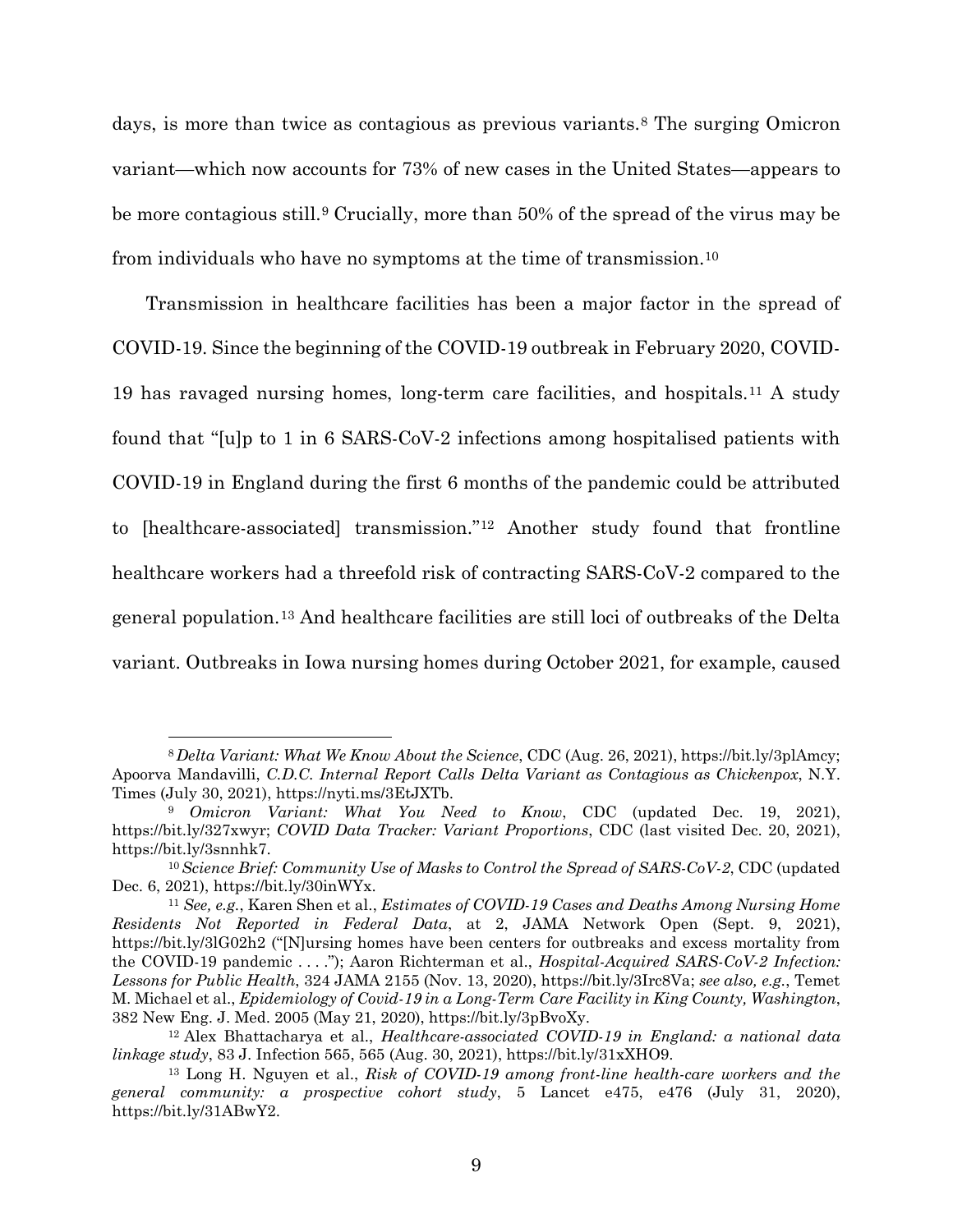at least 370 residents and staff to become infected.[14](#page-20-1) Requiring healthcare facility staff to be vaccinated is therefore a crucial step toward protecting healthcare staff and patients from COVID-19.

### <span id="page-20-0"></span>**II. Vaccines Provide A Safe And Effective Way To Help Reduce Transmission Of COVID-19 In Healthcare Facilities.**

COVID-19 vaccines are safe. Before FDA authorized/approved and the Centers for Disease Control and Prevention recommended use of the COVID-19 vaccines in the population, scientists conducted extensive clinical trials. FDA, CDC, and their advisory committees conducted rigorous reviews of the data, and continue to monitor the vaccines' safety.[15](#page-20-2) A study of more than six million people who received the Pfizer or Moderna vaccines found that serious side effects are very rare.[16](#page-20-3) Another study concluded that there is no increased risk for mortality among recipients of any of the COVID-19 vaccines, and that vaccine recipients in fact had lower non-COVID-19 mortality risks than did unvaccinated people.<sup>[17](#page-20-4)</sup>

COVID-19 vaccines are also effective. First, each of the three vaccines greatly reduces the likelihood of contracting SARS-CoV-2. The Pfizer, Moderna, and

<span id="page-20-1"></span><sup>14</sup> Clark Kauffman, *Iowa's nursing home infections and outbreaks are up 20% over last week*, Iowa Cap. Dispatch (Oct. 29, 2021), https://bit.ly/3oIpMu0.

<span id="page-20-2"></span><sup>15</sup> *Benefits of Getting a COVID-19 Vaccine*, CDC (last updated Nov. 29, 2021), https://bit.ly/3H6BsiF; Nicola P. Klein et al., *Surveillance for Adverse Events After COVID-19 mRNA Vaccination*, 326 JAMA 1390 (Sept. 3, 2021), https://bit.ly/3F1XQYM; *COVID-19 vaccine safety surveillance*, FDA (Dec. 7, 2021), https://bit.ly/3y1dDET.

<sup>16</sup> Klein et al., *supra* note 15.

<span id="page-20-4"></span><span id="page-20-3"></span><sup>17</sup> Stanley Xu et al., *COVID-19 Vaccination and Non–COVID-19 Mortality Risk — Seven Integrated Health Care Organizations, United States, December 14, 2020–July 31, 2021*, 70 Morbidity & Mortality Weekly Rep. 1520 (Oct. 29, 2021), https://bit.ly/3D1ZRn4. Although the CDC recently recommended the Pfizer or Moderna vaccines over the J&J/Janssen vaccine, the CDC's advisory committee made clear that "receiving any vaccine is better than being unvaccinated." Press Release, CDC, *CDC Endorses ACIP's Updated COVID-19 Vaccine Recommendations* (Dec. 16, 2021), https://bit.ly/3yzUTfJ.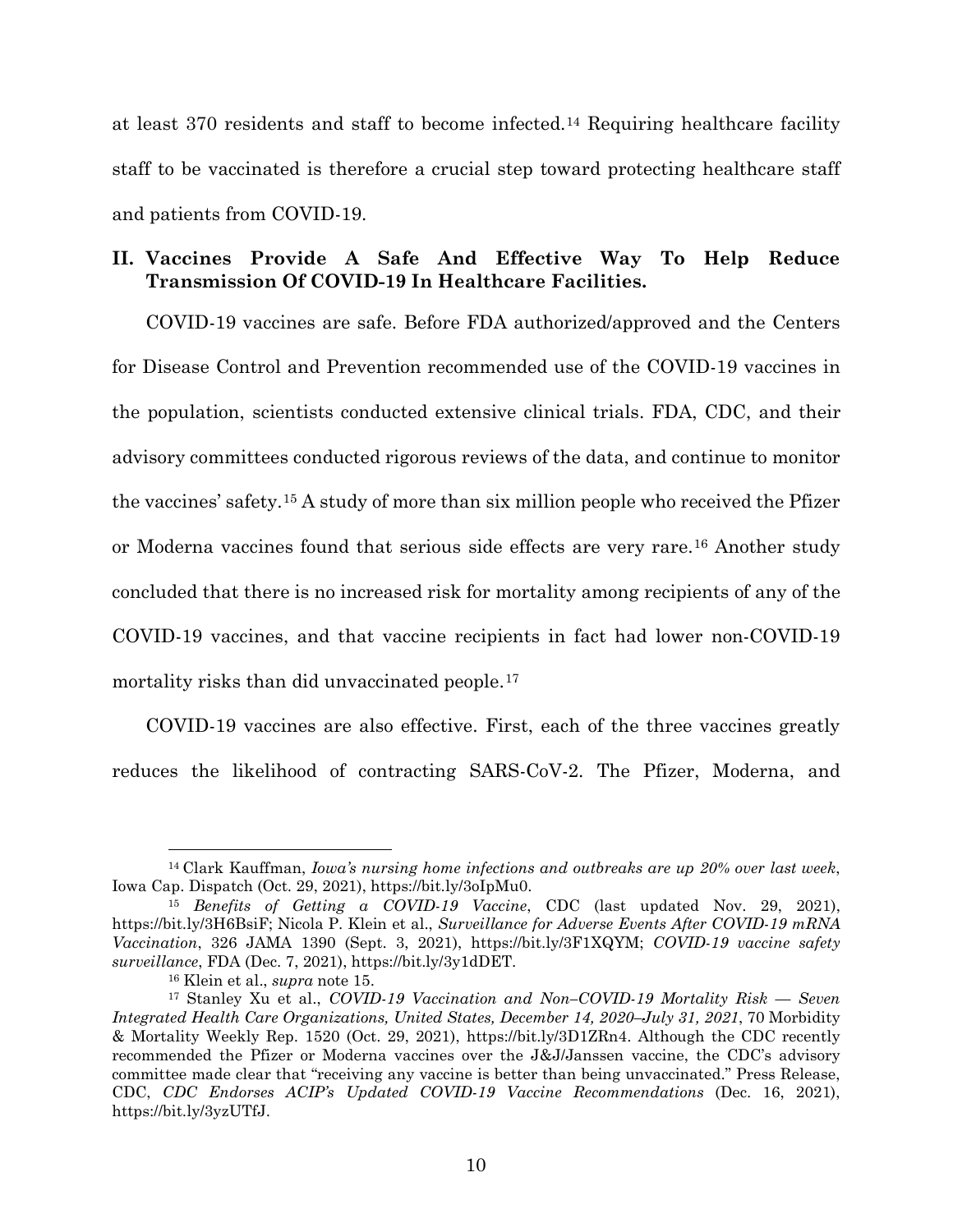J&J/Janssen vaccines are 91.3%, 90%, and 72% effective against infection, respectively.[18](#page-21-0) A study of vaccine effectiveness between December 14, 2020 and August 14, 2021 found that vaccines were 80% effective at preventing SARS-CoV-2 infection among frontline workers.[19](#page-21-1) Although the vaccines' efficacy wanes over time, initial data on Pfizer booster shots, during a time when Delta was the prevalent variant, show that they may boost the vaccine efficacy to more than 95%.[20](#page-21-2) For comparison, the flu vaccination reduces the risk of flu illness by between 40% and 60%.[21](#page-21-3)

Second, each of the three vaccines is even more effective against serious illness and death. Studies have estimated the Pfizer, Moderna, and J&J/Janssen vaccines as 95.3%–97%, 95%, and 86% effective against severe disease, respectively.[22](#page-21-4) The vaccines are likewise highly effective against hospital admissions, "even in the face of widespread dissemination of the delta variant."[23](#page-21-5) According to one analysis, between March 11 and August 15, 2021, unvaccinated people accounted for 84.2% of

<span id="page-21-0"></span><sup>18</sup>Kathy Katella, *Comparing the COVID-19 Vaccines: How Are They Different?*, Yale Med. (Dec. 16, 2021), https://bit.ly/307jEU5.

<span id="page-21-1"></span><sup>19</sup> Ashley Fowlkes et al., *Effectiveness of COVID-19 Vaccines in Preventing SARS-CoV-2 Infection Among Frontline Workers Before and During B.1.617.2 (Delta) Variant Predominance — Eight U.S. Locations, December 2020–August 2021*, 70 Morbidity & Mortality Weekly Rep. 1167 (Aug. 24, 2021), https://bit.ly/3px2OGB.

<span id="page-21-2"></span><sup>20</sup> *Pfizer and BioNTech Announce Phase 3 Trial Data Showing High Efficacy of a Booster Dose of Their COVID-19 Vaccine*, Pfizer (Oct. 21, 2021), https://bit.ly/3EXQa9K. A study comparing people in Israel 60 years old and older who have and have not received third-dose boosters also provides support for the increased efficacy of booster shots. *See* Yinon M. Bar-On et al., *Protection of BNT162b2 Vaccine Booster against Covid-19 in Israel*, 385 New Eng. J. Med. 1393 (Oct. 7, 2021),

<span id="page-21-3"></span>https://bit.ly/327ijh2. 21 *Vaccine Effectiveness: How Well Do Flu Vaccines Work?*, CDC (last visited Dec. 16, 2021), https://bit.ly/3HifLMP.

<sup>22</sup> Katella, *supra* note 18.

<span id="page-21-5"></span><span id="page-21-4"></span><sup>23</sup> Sara Y. Tartof et al., *Effectiveness of mRNA BNT162b2 COVID-19 Vaccine Up to 6 Months*, 398 Lancet 1407, 1407 (Oct. 4, 2021), https://bit.ly/3ouPvqS.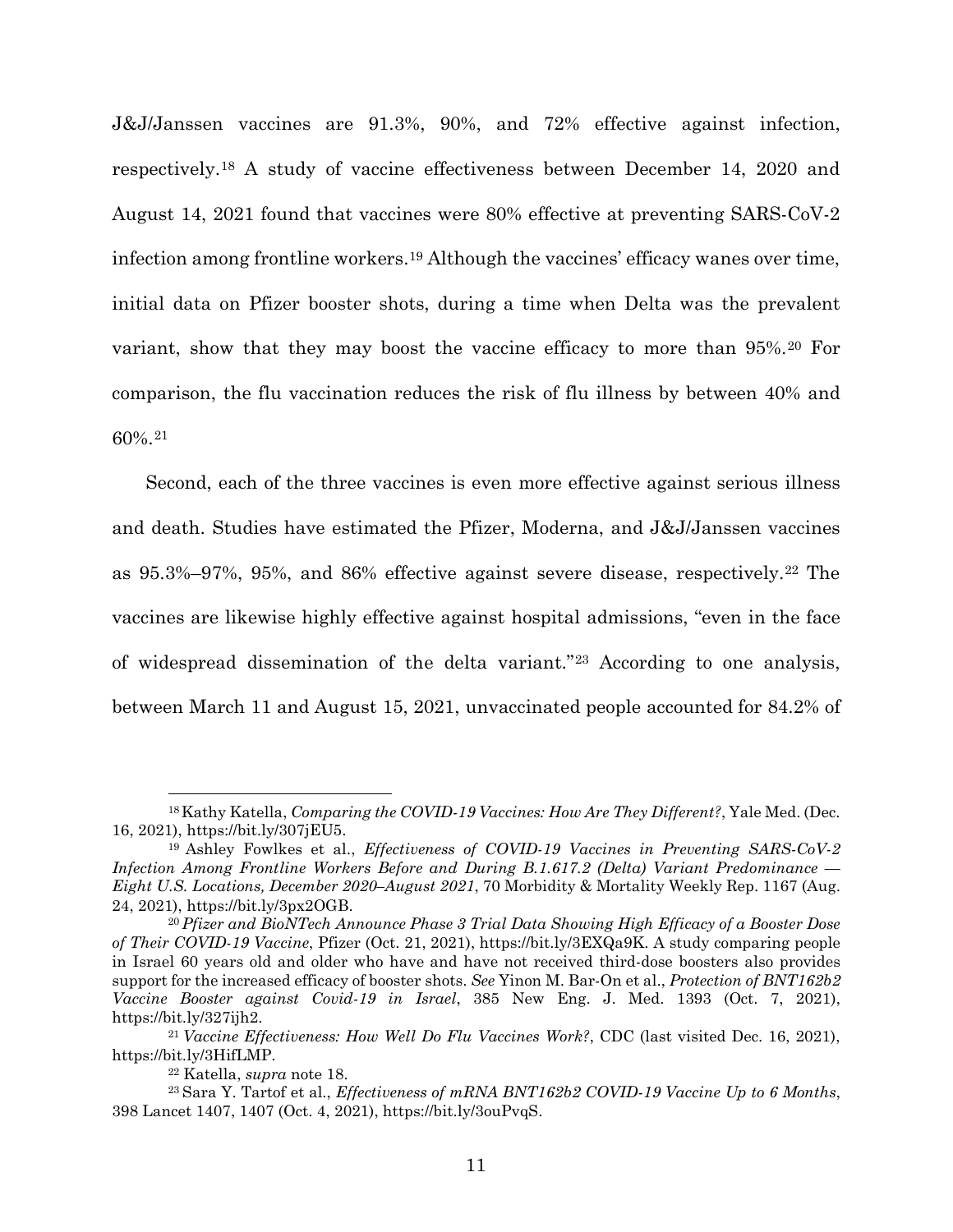patients hospitalized for COVID-19, including those infected with the Delta variant.[24](#page-22-1) As of October 30, 2021, the age-adjusted rate of COVID-19-associated hospitalizations in unvaccinated adults was more than 12 times that of fully vaccinated adults.[25](#page-22-2) Although research regarding vaccine efficacy against the Omicron variant is still developing, initial reports suggest that vaccination, including a booster, remains efficacious against severe disease.[26](#page-22-3)

Third, evidence suggests that those who are fully vaccinated are contagious for shorter periods than unvaccinated people.[27](#page-22-4) Most importantly, "[r]egardless of viral loads in vaccinated and unvaccinated individuals, the fact remains clear that unvaccinated people pose a higher risk of transmission to others than vaccinated people, simply because they are much more likely to get COVID-19 in the first place."[28](#page-22-5)

## <span id="page-22-0"></span>**III. The More Healthcare Facility Staff Who Get Vaccinated, The Safer Healthcare Facilities Become.**

The more healthcare facility staff who get vaccinated, the closer we are to slowing the spread of the virus, creating a safer environment, and preventing staff and patient illness due to COVID-19. As the American Medical Association has explained,

<span id="page-22-1"></span><sup>24</sup> Mark W. Tenforde, *Association Between mRNA Vaccination and COVID-19 Hospitalization and Disease Severity*, 326 JAMA 2043 (Nov. 4, 2021), https://bit.ly/3bZBHhb.

<span id="page-22-2"></span><sup>25</sup> *See Rates of laboratory-confirmed COVID-19 hospitalizations by vaccination status*, CDC (last updated Dec. 2, 2021), https://bit.ly/3oIwsZ4.

<span id="page-22-3"></span><sup>26</sup> *See* Carl Zimmer & Sheryl Stolberg, *New Studies Raise Hopes That Vaccines Prevent Severe Disease From Omicron*, N.Y. Times (Dec. 15, 2021), https://nyti.ms/3H3uCd4.<br><sup>27</sup> *See* COVID-19 Vaccination and Testing; Emergency Temporary Standard, 86 Fed. Reg.

<span id="page-22-5"></span><span id="page-22-4"></span><sup>61,402, 61,419 (</sup>Nov. 5, 2021).

<sup>28</sup> *Id.*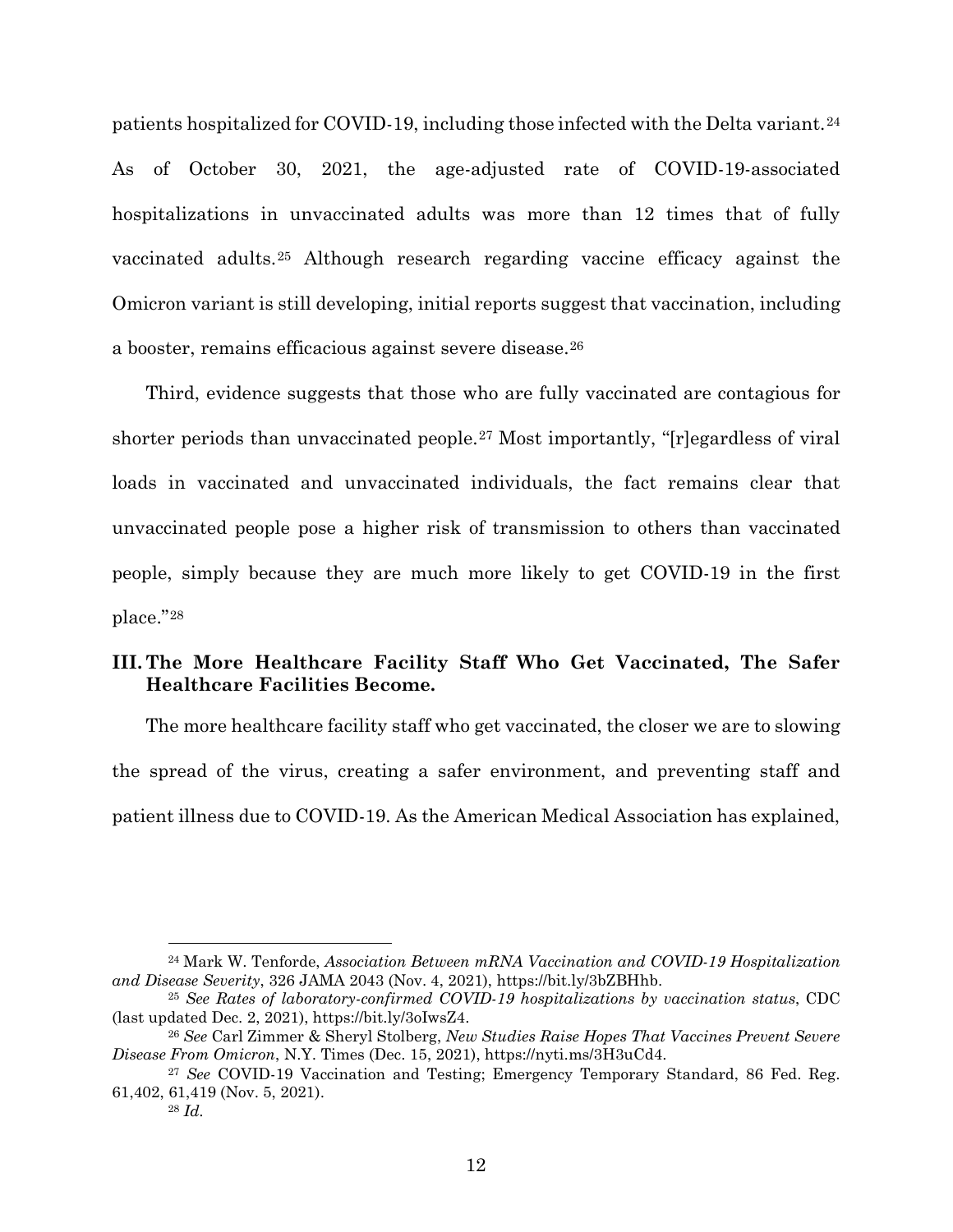"[t]he only way to truly end this pandemic is to ensure *widespread* vaccination."[29](#page-23-0) Widespread vaccination is the only practical way to push the effective reproduction rate of the SARS-CoV-2 virus below one, the rate at which endemic transmission begins to die out.

Widespread vaccination reduces the likelihood of infections among both vaccinated and unvaccinated people. During the wave of Delta infections, "states with high vaccination rates (>70% of the population) are reporting lower numbers of vaccine breakthrough cases as well as hospitalizations and deaths from COVID-19."[30](#page-23-1) An analysis found that "[i]n the presence of high community prevalence of Covid-19, nursing homes with low staff vaccination coverage had higher numbers of cases and deaths than those with high staff vaccination coverage."[31](#page-23-2) Widespread vaccination is particularly important for people who cannot get vaccinated due to age or medical condition, as well as immunocompromised people, who remain particularly susceptible to infection even after vaccination<sup>[32](#page-23-3)</sup>—and who may be particularly likely to encounter workers in healthcare facilities, where social distancing is not an option. Widespread vaccination is likewise critical to ensuring that patients feel sufficiently safe in healthcare settings to seek treatment in the first place.<sup>[33](#page-23-4)</sup>

<span id="page-23-0"></span><sup>29</sup> Press Release, American Medical Ass'n, *AMA, AHA, ANA urge vaccinations as U.S. reaches 750,000 COVID-19 deaths* (Nov. 4, 2021) (emphasis added), https://bit.ly/3C07CIS.

<span id="page-23-1"></span><sup>30</sup>Carlos del Rio et al., *Confronting the Delta Variant of SARS-CoV-2*, *Summer 2021*, 326 JAMA 1001, 1002 (Aug. 18, 2021), https://bit.ly/3bVL5Cj.

<span id="page-23-2"></span><sup>31</sup> Brian E. McGarry et al., *Nursing Home Staff Vaccination and Covid-19 Outcomes*, New Eng. J. Med., Correspondence (Dec. 8, 2021), https://bit.ly/3pQ7O9H.

<span id="page-23-3"></span><sup>32</sup> Katherine Lontok, *How Effective Are COVID-19 Vaccines in Immunocompromised People?*, Am. Soc'y for Microbiology (Aug. 12, 2021), https://bit.ly/3F24HBh.

<span id="page-23-4"></span><sup>33</sup> *See* Mark E. Czeisler et al., *Delay or Avoidance of Medical Care Because of COVID-19-Related Concerns — United States, June 2020*, 69 Morbidity & Mortality Weekly Rep. 1250 (Sept. 11, 2020),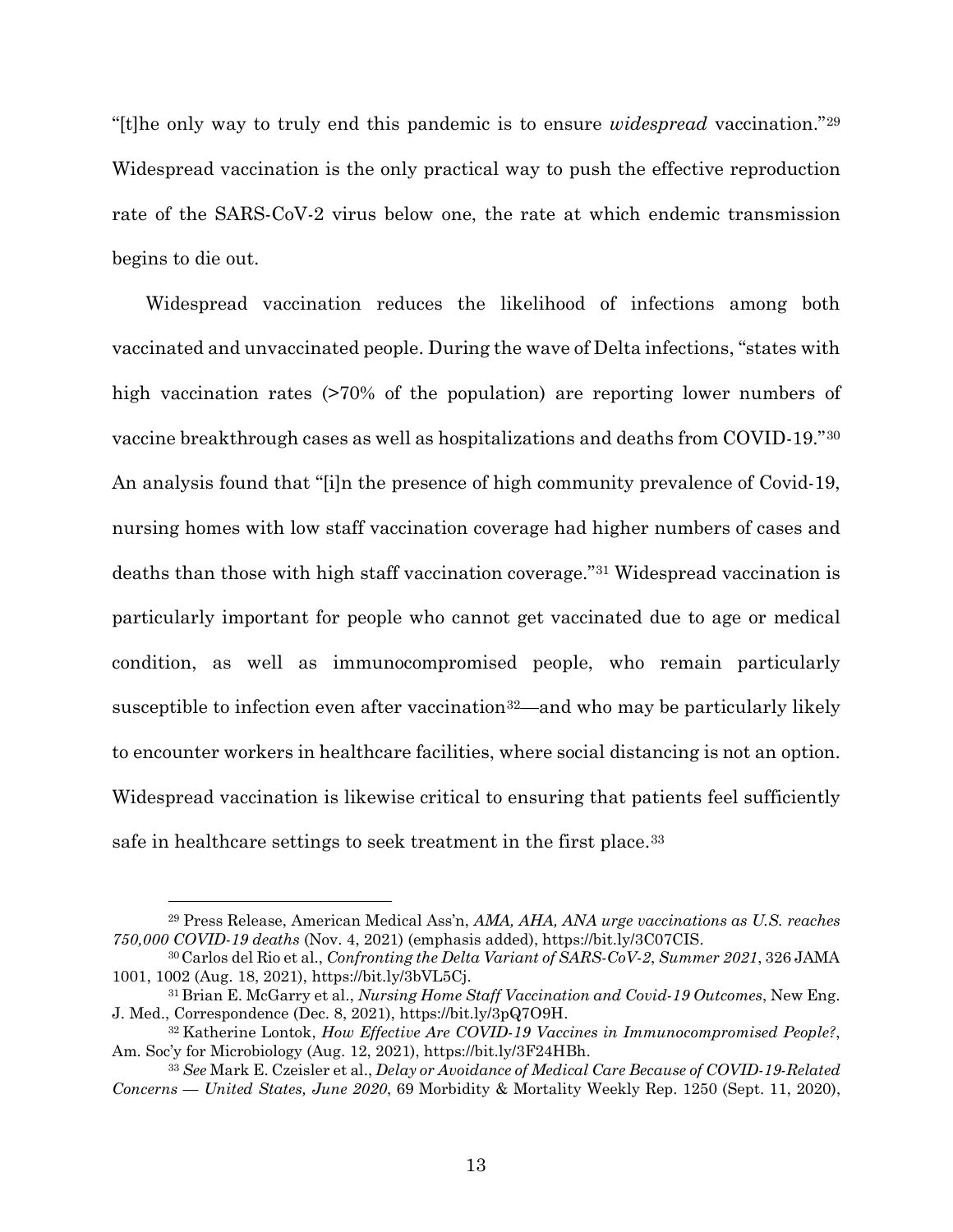Widespread vaccination also protects against overwhelming healthcare systems with COVID-19 patients. "COVID-19 surges [a]re associated with higher rates of inhospital mortality among patients *without* COVID-19, suggesting disruptions in care patterns for patients with many common acute and chronic illnesses."[34](#page-24-0) For example, during the pandemic, an antiques dealer in Alabama died from a cardiac event after dozens of intensive care units in three states turned him down for lack of space.[35](#page-24-1) In Idaho, where hospitals across the state were authorized to ration care, one hospital canceled elective procedures and postponed necessary procedures, including excising brain tumors.[36](#page-24-2) Widespread vaccination will result in fewer severe cases requiring medical intervention and fewer infections among healthcare workers, freeing up crucial resources to provide quality care to patients facing non-COVID-19-related illnesses. Low vaccination rates, not vaccination requirements, pose the real threat of overwhelming the healthcare system.[37](#page-24-3) 

https://bit.ly/3oYjdVx ("By June 30, 2020, because of concerns about COVID-19, an estimated 41% of U.S. adults had delayed or avoided medical care . . . .").

<span id="page-24-0"></span><sup>34</sup> *See* Amber K. Sabbatini et al., *Excess Mortality Among Patients Hospitalized During the COVID-19 Pandemic*, 16 J. Hosp. Med. 596, 596 (July 21, 2021), https://bit.ly/3Hs5EEU (emphasis added).

<span id="page-24-1"></span><sup>35</sup> Tim Stelloh*, Alabama heart patient dies after hospital contacts 43 ICUs in 3 states, family says*, NBC News (Sept. 12, 2021), https://nbcnews.to/3nyOz4t.

<span id="page-24-2"></span><sup>36</sup>Mike Baker & Giulia Heyward, *Idaho allows overwhelmed hospitals across the state to ration care if necessary*, N.Y. Times (Sept. 16, 2021), https://nyti.ms/30Ee0ZP; Mike Baker, *'Their Crisis' Is 'Our Problem': Washington Grapples With Idaho Covid Cases*, N.Y. Times (Sept. 13, 2021), https://nyti.ms/3e3vxxi. 37 *Vaccination to Prevent COVID-19 Outbreaks with Current and Emergent Variants — United* 

<span id="page-24-3"></span>*States, 2021*, CDC (July 27, 2021), https://bit.ly/3GhocGC (indicating that residents of nursing homes in which 75% or less of staff are vaccinated experience higher rates of SARS-CoV-2 infection).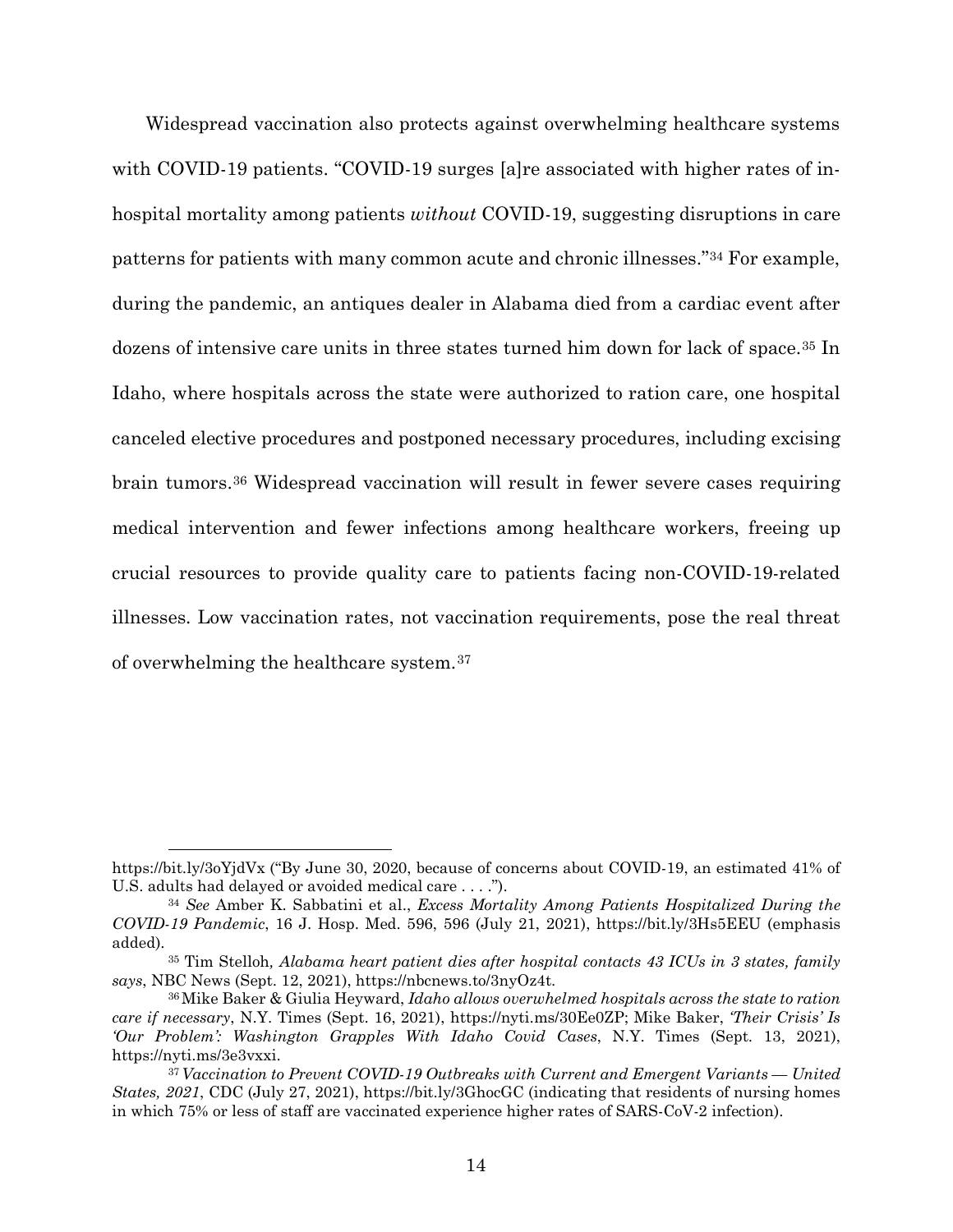### <span id="page-25-0"></span>**IV. Widespread Vaccination Is The Most Effective Way To Protect Healthcare Facility Staff And Patients From COVID-19.**

The statistics on COVID-19 vaccine efficacy speak for themselves. No other measure has been shown to reduce the risk of infection, hospitalization, and death to the degree that vaccination does. The science is clear: no arguments against the need for vaccination are medically valid, other than to accommodate a medical contraindication.

Natural immunity—the immunity against SARS-CoV-2 that develops following recovery from infection—is not an adequate substitute for vaccination.[38](#page-25-1) Studies have shown that unvaccinated people are at least twice as likely to become reinfected as are vaccinated people.[39](#page-25-2)

Other mitigation measures, such as mask wearing and social distancing, remain important. They do not, however, provide the same level of protection against COVID-19 as does vaccination. Although masks can be highly effective at limiting the transmission of SARS-CoV-2, many people choose not to wear masks, even when encouraged or legally required to do so. Noncontinuous mask-wearing and other inadequate personal protective equipment use has been linked to transmission of the

<span id="page-25-1"></span><sup>38</sup> *See* Catherine H. Bozio et al., *Laboratory-Confirmed COVID-19 Among Adults Hospitalized with COVID-19-Like Illness with Infection-Induced or mRNA Vaccine-Induced SARS-CoV-2 Immunity — Nine States, January–September 2021*, 70 Morbidity & Mortality Weekly Rep. 1539 (Nov. 5, 2021), https://bit.ly/3kvoBwR (finding 5.49 times higher odds of laboratory-confirmed COVID-19 among previously infected, unvaccinated patients than among fully vaccinated patients).

<span id="page-25-2"></span><sup>39</sup> Alyson M. Cavanaugh et al., *Reduced Risk of Reinfection with SARS-CoV-2 After COVID-19 Vaccination — Kentucky, May–June 2021*, 70 Morbidity & Mortality Weekly Rep. 1081 (Aug. 13, 2021), https://bit.ly/306e4Bg.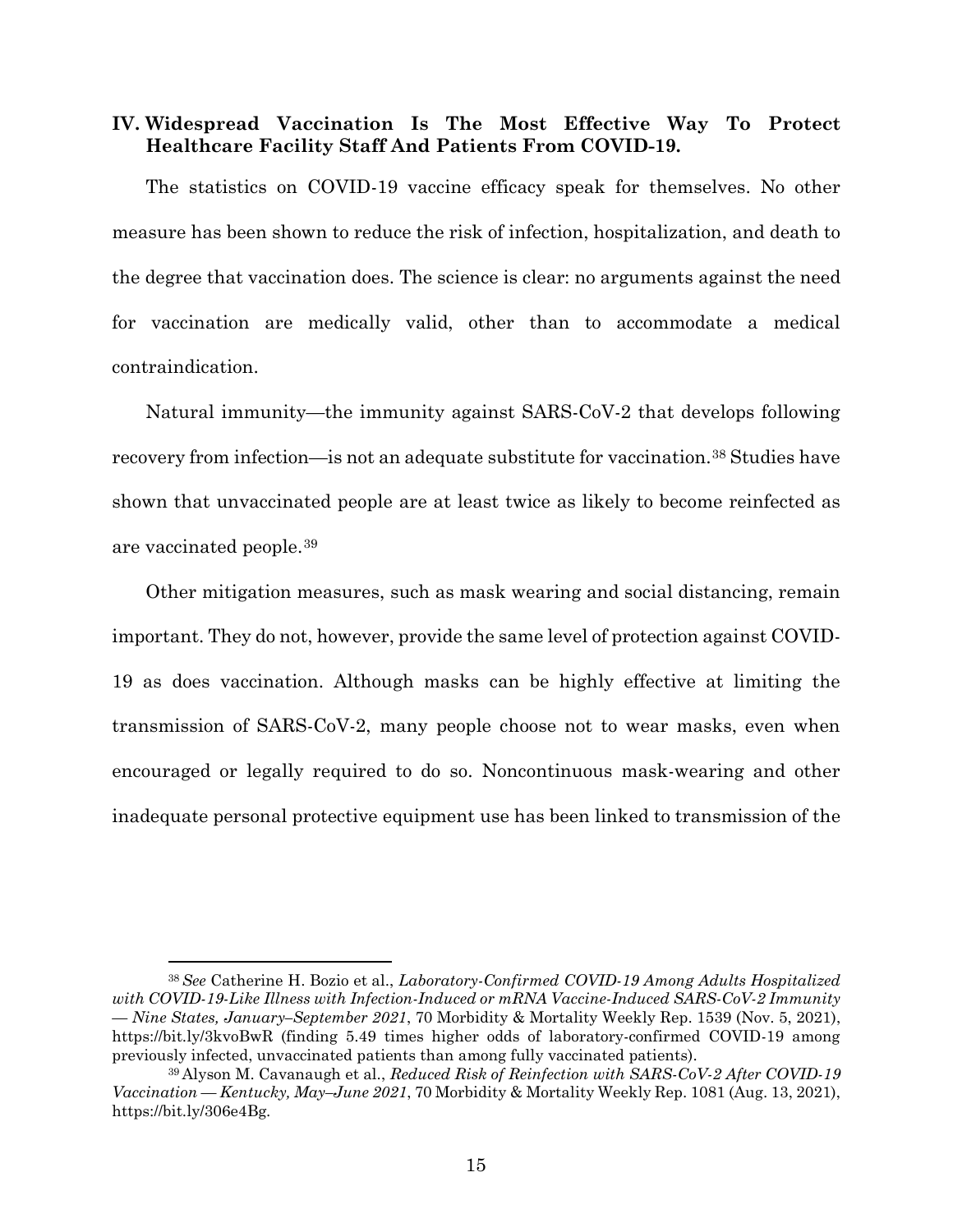virus in healthcare facilities.[40](#page-26-0) Vaccination is even more essential for healthcare facility staff, who may not be able to completely physically distance from others during the performance of their duties.<sup>[41](#page-26-1)</sup>

Even for those who work remotely at times, vaccination provides the best protection against COVID-19. The virus spreads through respiratory droplets or aerosols when an infected individual talks, breathes heavily, sings, coughs, or sneezes. Particles containing the virus can spread more than six feet, and infection can occur in a matter of minutes.[42](#page-26-2) Infection can thus occur even in environments where staff use of shared spaces is staggered or reduced, or where staff are in physical proximity to each other only rarely.[43](#page-26-3) And because staff who do not interact with patients can transmit the virus to those who do, a rule that applies only to staff members with patient contact would be insufficiently protective.

Although the district court expressed concern that the CMS rule will cause staffing shortages that will negatively affect patients, App. 32a, that concern has not been borne out in hospital systems that have already imposed vaccination requirements. For example, when Houston Methodist Hospital first required its workers to be vaccinated, 15% were unvaccinated; that number dropped to 2% after

<span id="page-26-0"></span><sup>40</sup> Richterman, *supra* note 11; Jessica Ibiebele et al., *Occupational COVID-19 exposures and secondary cases among healthcare personnel*, 49 Am. J. Infection Control 1334 (Oct. 2021), https://bit.ly/3lI0lIo.

<span id="page-26-2"></span><span id="page-26-1"></span><sup>41</sup> Richterman, *supra* note 11. 42 *Appendices*, CDC (Nov. 12, 2021), https://bit.ly/3nbxAos ("close contact" definition); *Protecting Workers: Guidance on Mitigating and Preventing the Spread of COVID-19 in the Workplace*, OSHA (updated June 10, 2021), https://bit.ly/3s8qm7L.

<span id="page-26-3"></span><sup>43</sup> Indeed, the World Health Organization considers remote workers at "lower risk[]," not no risk, of infection. *Preventing and mitigating COVID-19 at work*, at 2, World Health Organization (May 19, 2021), https://bit.ly/3wMJ451.